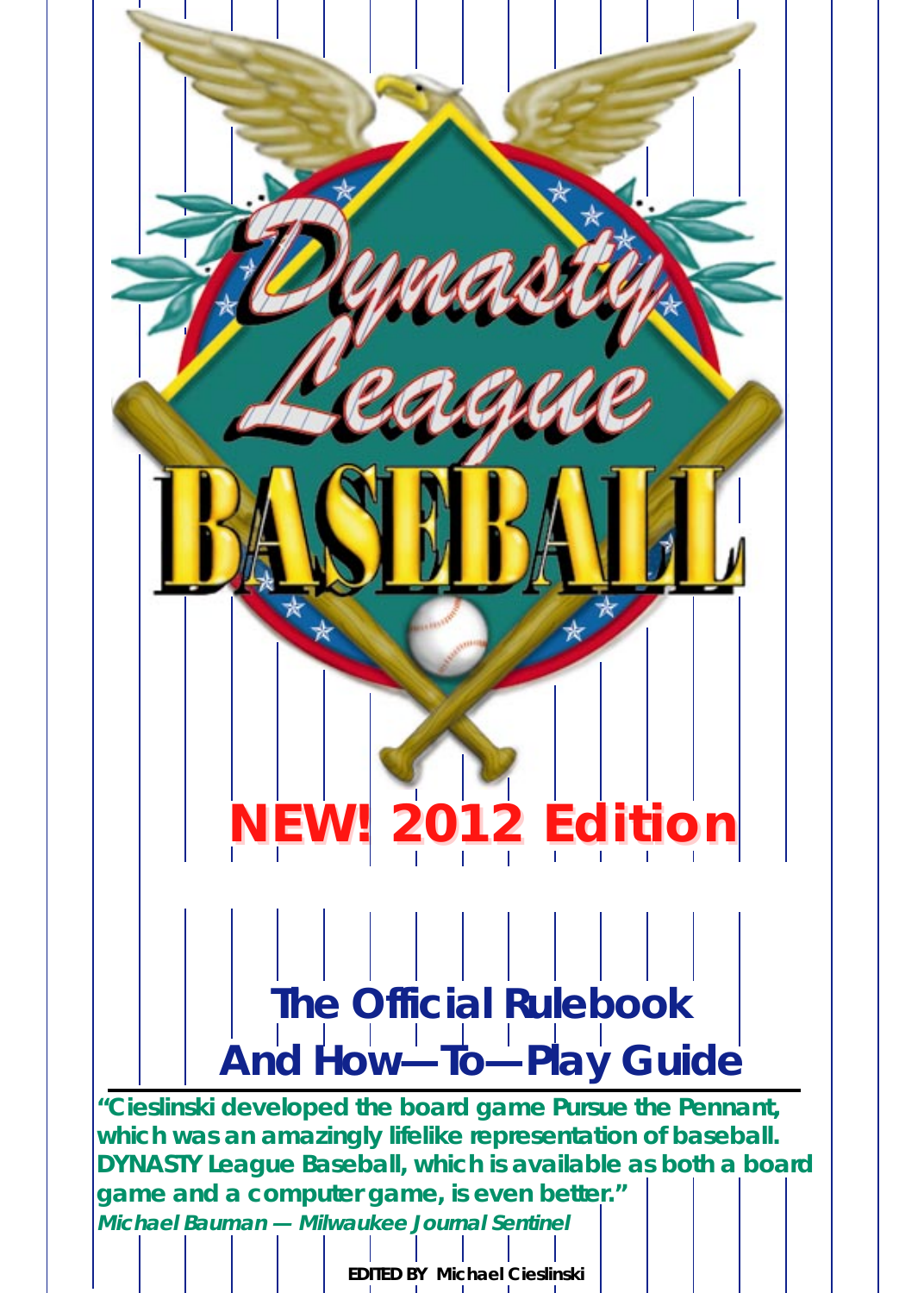

# **2012 Edition**

**Edited by**

## **Michael Cieslinski**

DYNASTY League Baseball A Design Depot Book / March 2012

All rights reserved Copyright © 2012 by Design Depot Inc. This book may not be reproduced in whole or in part by any means without express written consent from Design Depot Inc.

First Edition: March, 1997

Printed in the United States of America

ISBN 0-9670323-2-6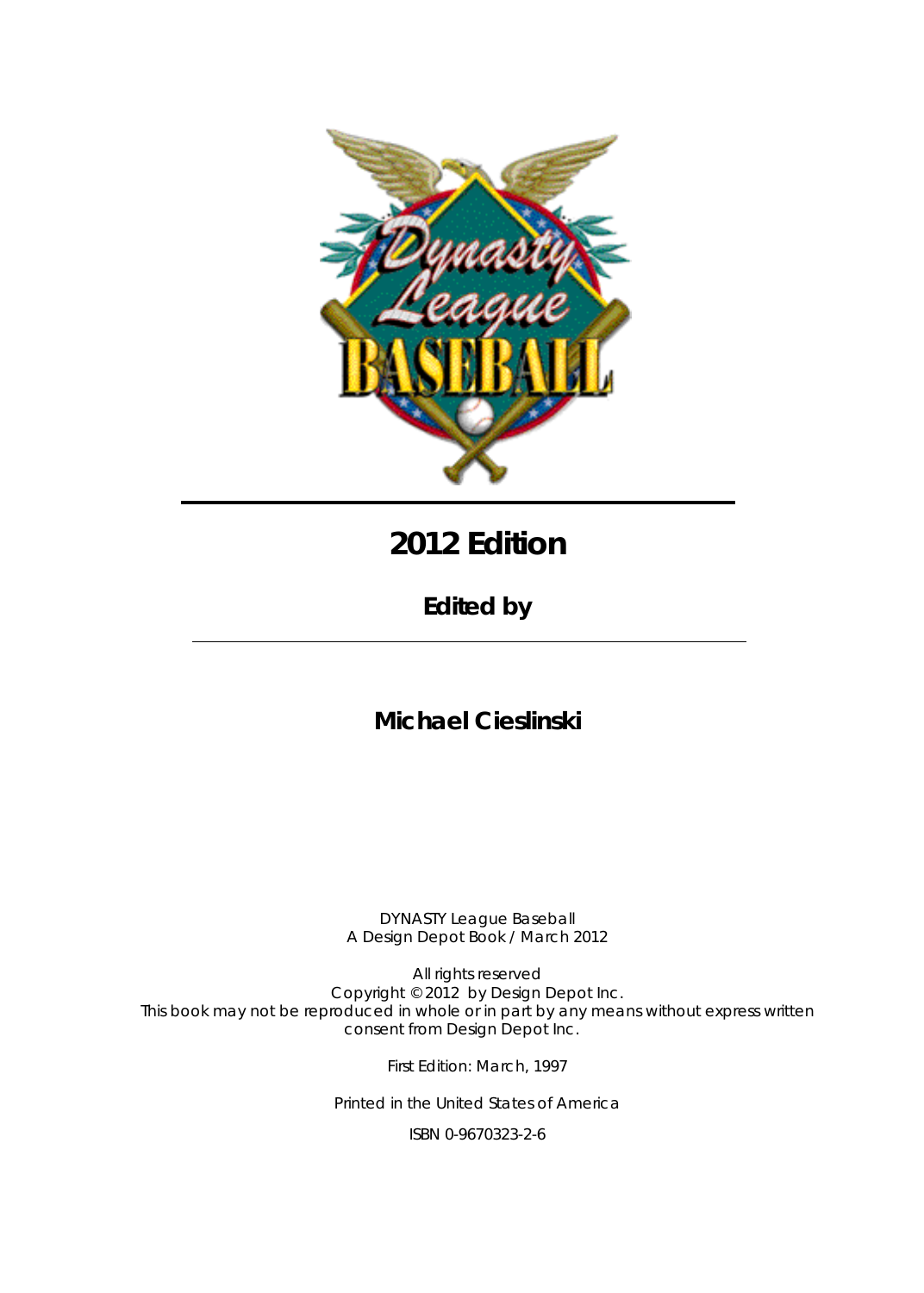

# **Official Rulebook**

DYNASTY League Baseball © 2012

### **Building Your Own Baseball Dynasty**

"As far as I can tell, there's only one tried and true way to build yourself a modern dynasty in sports. You find yourself one guy who knows the sport inside out, and top to bottom, and you put him in charge. You let him run the show totally." - Whitey Herzog.

That person is now you. Whether you're a veteran or rookie player of baseball simulation games, DYNASTY League Baseball™ will challenge your skills as Manager and General Manager like never before. The first section of the rulebook explains how to play including game design insights. You can then get together with a friend or have your own one game playoff with the pennant on the line the last day of the season, dramatic series, or red-hot pennant races from the current or past season. If you're interested in league play, you can move on to the DYNASTY League Baseball Official League Rules and begin your move into the hot seat as GM of your own team by starting or joining a league.

#### **INSIDE**

| Laying Out The Ground Rules/Ratings 3-5 |
|-----------------------------------------|
|                                         |
|                                         |
|                                         |
| DYNASTY Official League Rules10         |
|                                         |
|                                         |
| Setting Up A Schedule13                 |
|                                         |
| Acknowledgements/Game Design16          |

#### **Spring Training: Learning The Fundamentals**

DYNASTY League Baseball includes two types of player cards: hitters and pitchers. Take a look at the 1982 Paul Molitor and Dennis Martinez player cards. If #168 was rolled, (dice are read in the order red, white and blue), check Molitor's card (#0-499 are always found on the hitter's card) and look down the "vs. Right" column (he's vs. the right-handed Marichal). You'll find the result is a ground single into right field. Baserunner advancement is always indicated inside parenthesis. On Molitor's "1B", a runner on 2nd would come home. A runner on 1st would have the option to go from 1st to 3rd by going to the BASERUNNER ADVANCEMENT chart or he could hold at 2nd.

#### **The Lineup: Laying Out The Ground Rules**

DYNASTY League Baseball is played according to official baseball rules. In your Manager's office before the game, you will be using a DYNASTY League Baseball scoresheet to write in your lineup and keep track of the game as it progresses.

#### **Ratings**

If you look at the middle column of any hitter card, a player's eligible positions are listed under the abbreviation "Pos:". Most of the ratings in DYNASTY League Baseball are based on a grading system from A-F, or a numerical system from 1-10.

Designer's Note:

- $A+$  Truly great performance ranking with best of all-time.<br>A Excellent tons in the league for the season
- Excellent, tops in the league for the season.
- $B<sub>+</sub>$  A notch below the best in the league.
- B Very Good, clearly above average.
- C+ Slightly above average.
- C Average, middle-of-the-pack.
- D Poor, mediocre at best.
- F Bad, rock bottom.

**Error ratings:** Range from 5 to 100 in increments of 5, with100 the highest possible fielding percentage.

**Throwing ratings for outfielders and catchers:** Range from -4 (performance ranking with best of all-time) to +4 (rock bottom).

**Double Play Pivot ratings for 2b and ss:** Are either -5 (tops in the league for the season), +5 (rock bottom) or blank (middle-of-the-pack).

**Position ratings R/E/T/D/P/H:** These ratings are Range/Error/Throwing Arm/Double Play Pivot/Passed Ball/Catcher Handling of Pitchers. There are three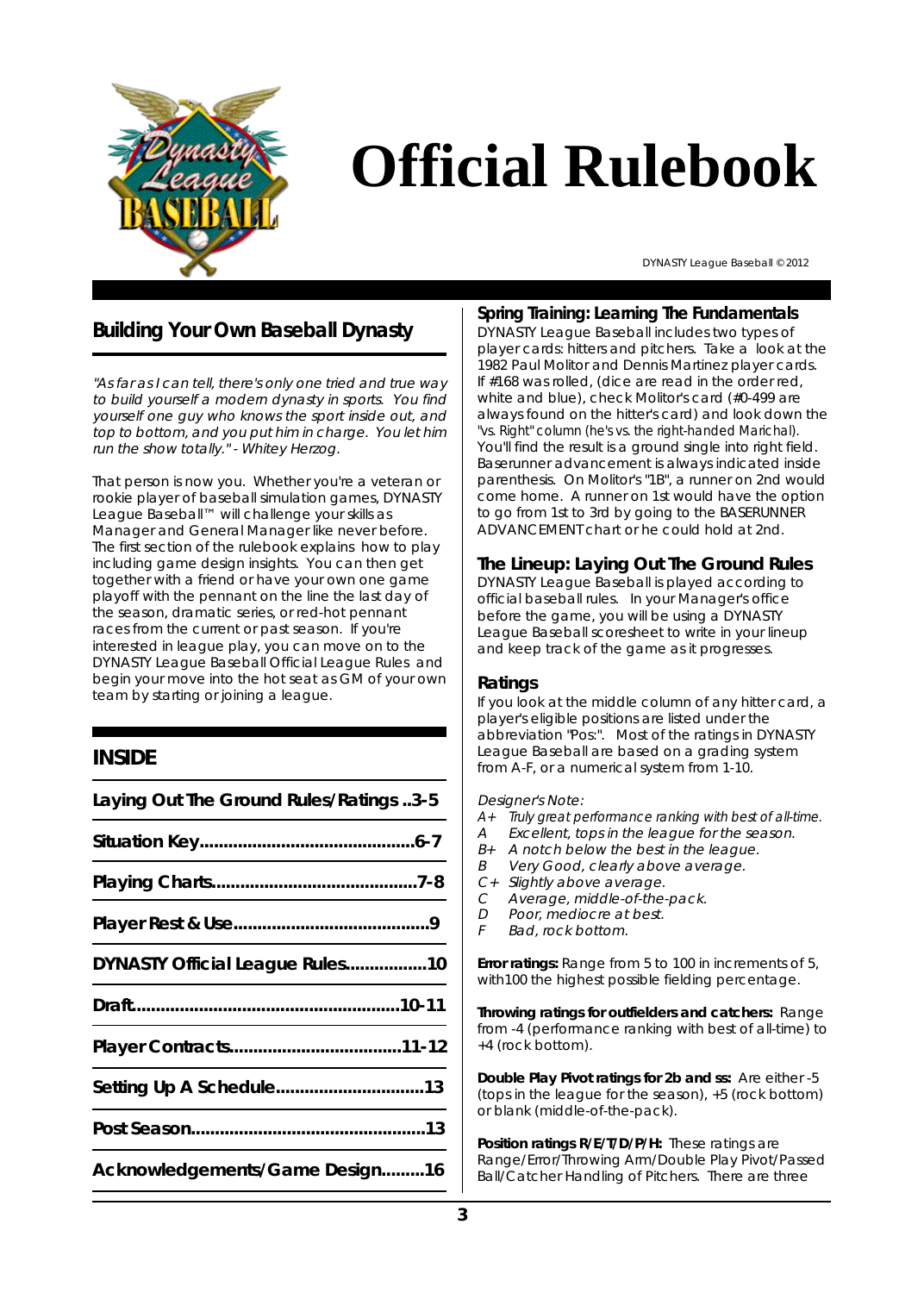**Paul Molitor Milwaukee 1982**

| <b>Milwaukee</b>                                                 |             |                      |                                |     |                | Paul Molitor 1982     |            |
|------------------------------------------------------------------|-------------|----------------------|--------------------------------|-----|----------------|-----------------------|------------|
| Bats:<br>Right-spray Pos:                                        |             | R/E/T/D/P/H          |                                | G   | AB             | н                     | R          |
| Clutch<br>Situation:                                             | 3B:         | A/50                 |                                | 160 | 666            | 201                   | 136        |
| Bunting/H&R:                                                     | A SS:       | B/5/0                |                                | 2B  | 3B             | HR.                   | <b>RBI</b> |
| Baserunning:<br>10                                               |             |                      |                                | 26  | 8              | 19                    | 71         |
| Lead 2/3/H:<br>6/3/1                                             |             |                      |                                |     |                | BB HBP SB             | <b>CS</b>  |
| Steal 2/3/H:<br>7/5/1                                            |             |                      |                                | 69  | 1              | 40                    | 9          |
| Intangibles:<br>B                                                |             |                      |                                |     |                | <b>BA OBP SLG AGE</b> |            |
| Durability/Use:A                                                 |             |                      |                                |     | .302 .366 .450 |                       | 26         |
| BA/Power: .307/C DYNASTY League Baseball @ 2008 BA/Power: .299/B |             |                      |                                |     |                |                       |            |
| vs. Left Norm clutch tired jam in h&r on off m vs. Right         |             |                      |                                |     |                |                       |            |
| 0-17 ss Line Out 3b deep drive? deep drive? 2b line dp ss 0-17   |             |                      |                                |     |                |                       |            |
| 18-40 1b Pop Out 3b cf LINE 1B cf (?) cf LINE 1B cf (?) 18-40    |             |                      |                                |     |                |                       |            |
| 41-100                                                           |             | Error?               |                                |     |                |                       | 41-100     |
| 101-115 Foul? If 2B OFF WALL rf If 2B OFF WALL rf 101-115        |             |                      |                                |     |                |                       |            |
| cf 3B INTO GAP RIGHT CENTER cf<br>116-119                        |             |                      |                                |     |                |                       | 116-129    |
| 120-148                                                          |             |                      | cf GROUND 1B cf (?)            |     |                |                       | 130-151    |
| 149-177                                                          |             |                      | If GROUND 1B rf (2-H, 1-3?)    |     |                |                       | 152-173    |
| 178-186                                                          |             |                      | cf Long Fly Out cf (3-H, 2-3?) |     |                |                       | 174-191    |
| HOME RUN deep drive foul?<br>187-202                             |             |                      |                                |     |                |                       | 192-221    |
| 203-239                                                          | <b>WALK</b> |                      | foul?                          |     |                |                       | 222-279    |
| 240-260<br>Strikeout                                             |             |                      | strikeout (must steal)/A-foul? |     |                |                       | 280-358    |
|                                                                  |             | <b>HIT BY PITCH</b>  |                                |     |                |                       |            |
| rf LINE 1B rf (?) 2b pop out ss<br>261-283                       |             |                      |                                |     |                |                       | 359-376    |
| 284-320 ss Hard Ground out 2b (?) If GROUND 1B rf (?) 377-417    |             |                      |                                |     |                |                       |            |
| 321-328                                                          |             |                      | If 2B DOWN LINE rf (1-H?)      |     |                |                       | 418-421    |
| If 2B OFF WALL rf (1-H?) strikeout<br>329-336                    |             |                      |                                |     |                |                       | 422-425    |
| 337-372                                                          |             |                      | If LINE 1B If (?) strikeout    |     |                |                       | 426-451    |
| 373-448                                                          |             | 2b Ground Out ss (?) |                                |     |                |                       | 452-480    |
| 449-499                                                          |             |                      | cf High Fly Out cf (3-H?)      |     |                |                       | 481-499    |

**Dennis Martinez Baltimore 1982**

| <b>Baltimore</b>  |                                                                                                             |                                          |      |                |           | <b>Dennis Martinez 1982</b> |               |
|-------------------|-------------------------------------------------------------------------------------------------------------|------------------------------------------|------|----------------|-----------|-----------------------------|---------------|
| Throws:           | Right                                                                                                       | Range:                                   | $C+$ | W              | г         | Sv                          | <b>ERA</b>    |
| Endurance:        | 40/Long                                                                                                     | Error:                                   | 90   | 16             | 12        | 0                           | 4.21          |
| Pickoff/Hold:     | $3/C(+2)$                                                                                                   | Balk:                                    |      | B <sub>G</sub> | GS -      | IP.                         | DP/9          |
| Situation:        | iam                                                                                                         | Wild Pitch B                             |      | 40             |           | 39 252.0                    | 0.7           |
|                   | Bats/Power: Right spray/F                                                                                   | Bunting:                                 | F    | н              | <b>HR</b> | BB a                        | <sub>SO</sub> |
|                   | Baserunning/Steal: 3/1                                                                                      | Age:                                     |      | 27 262         | 30        | 87                          | 111           |
| Intangibles:      | С                                                                                                           | Per 9 IP:                                |      | 9.4            | 1.1       | 3.1                         | 4.0           |
| Durability/Use: A |                                                                                                             |                                          |      |                |           | BA: 000 AB:                 | 0             |
| BA: 248           |                                                                                                             | DYNASTY League Baseball @ 2008           |      |                |           |                             | BA: 285       |
|                   | vs. Left Norm clutch tired jam in h&r on                                                                    |                                          |      |                | off       | $\mathsf{r}$                | vs. Right     |
| 500-513           |                                                                                                             | Bizarre?                                 |      |                |           |                             | 500-513       |
| 514-540           |                                                                                                             | Umpire? WALK                             |      | strikeout      |           |                             | 514-540       |
|                   | 541-573<br>541-573<br>Infield Range?                                                                        |                                          |      |                |           |                             |               |
|                   | Outfield Range?<br>574-603<br>574-603<br>604-637 2b Hard Ground Out ss (?) cf long fly out cf (3-H) 604-648 |                                          |      |                |           |                             |               |
| 638-669           |                                                                                                             |                                          |      |                |           |                             | 649-673       |
|                   | If High Fly Out rf (3-H?)<br><b>HIT BATTER</b><br>674-683                                                   |                                          |      |                |           |                             |               |
|                   | cf GROUND 1B cf (2-H, 1-3?)<br>670-682<br>684-705                                                           |                                          |      |                |           |                             |               |
| 683-695           | 706-727<br>rf GROUND 1B If (?)                                                                              |                                          |      |                |           |                             |               |
|                   | 696-713 2b Soft Ground Out ss (?) cf LINE 1B cf (?)                                                         |                                          |      |                |           |                             | 728-741       |
| 714-749           |                                                                                                             | Deep Drive? foul?                        |      |                |           |                             | 742-773       |
| 750-789           |                                                                                                             | Strikeout strikeout (must steal)/A-foul? |      |                |           |                             | 774-809       |
| 790-816           |                                                                                                             | $cf$ LINE 1B $cf$ (?)                    |      | strikeout      |           |                             | 810-852       |
| 817-848           |                                                                                                             | rf High Fly Out If (3-H?)                |      |                |           |                             | 853-877       |
| 849-866           |                                                                                                             | 1b Soft Ground Out 3b (?)                |      |                |           |                             | 878-891       |
|                   | 867-883 cf 2B INTO GAP LEFT CENTER cf (all score)                                                           |                                          |      |                |           |                             | 892-899       |
| 884-920           |                                                                                                             | foul?<br><b>WALK</b>                     |      |                |           |                             | 900-937       |
| 921-963           |                                                                                                             | cf High Fly Out cf (3-H?)                |      |                |           |                             | 938-971       |
| 964-999           |                                                                                                             | 1b Ground Out 3b (?)                     |      |                |           |                             | 972-999       |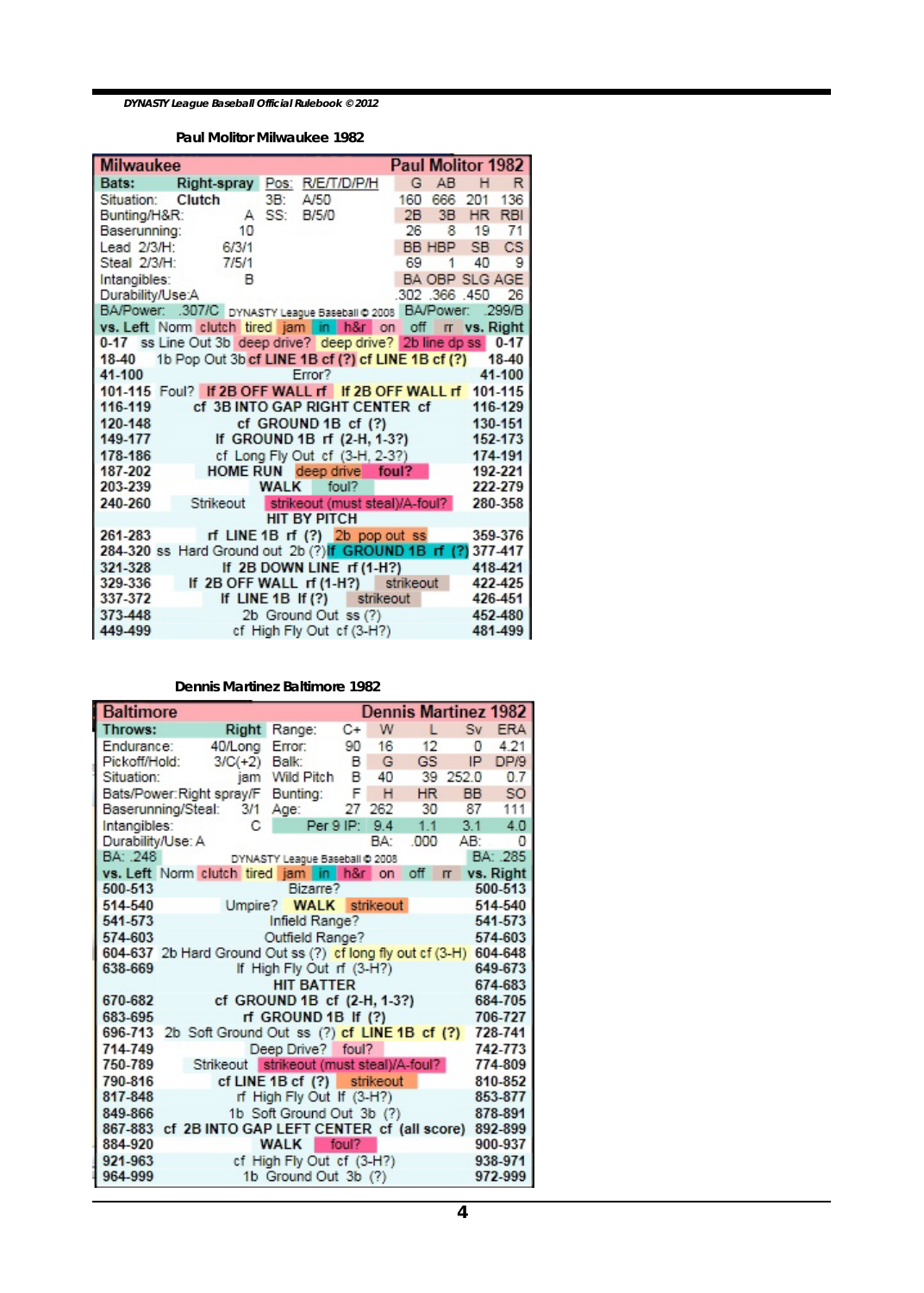types of configurations for the ratings. One each for catchers, infielders and outfielders.

**Catchers:** Are configured like this: Range/Error/Throwing/Passed Ball/Catcher Handling Pitchers A+/55/-4/A/A (Johnny Bench 1975 Cincinnati)

**Infielders:** Are configured like this: Range/Error/Double Play Pivot A/60/-5 (Robin Yount 1982 Milwaukee)

**Outfielders:** Are configured like this: Range/Error/Throwing A+/75/-4 (Dwight Evans 1975 Boston)

lf can play rf and vice versa. A player listed in cf can play all of the of positions.

**Bats:** Colored in green or bold type in the upper lefthand corner of each Hitter card is the side the player bats from and where he is likely to hit the ball (spray or pull).

**Throws:** Pitchers' cards include the way the pitcher throws located in the upper left-hand corner colored in green or bold type.

**Endurance:** If a pitcher has a numerical Endurance rating he is eligible to start a game. Pitchers with "Long" or "Short" Endurance ratings are eligible to pitch in relief.

#### **Long relievers Endurance rating: 15**

#### **Short relievers Endurance rating: 7**

Designer's Note: After you've finished writing in your lineup, it's a strategic help to also write in each teams bench and bullpen.

#### **Rolling And Reading The Dice**

If you take a look at the dice included with your game, you'll notice that they are ten-sided or percentile dice. The Defensive Manager will be rolling all three dice to generate a number from 0- 999. Read the dice in the order **red**, **white** and **blue** with the red die representing the hundreds place, the white die representing the tens place and the blue die representing the ones place. If you rolled a white 2, a red 4 and a blue 3 the number would be read as 423.

Designer's Note: You might be asking why the Defensive Manager rolls the dice instead of the Offensive Manager. One reason is that pitchers have the predominant influence on the pace of the game — some working fast, others working more slowly and deliberately. The main reason though, is that just like in real baseball the defense must commit first with moves like bringing the infield in, giving the offense the final strategic choice. As a general rule the Offensive Manager should roll only for plays the offense initiates such as Bunting, Stealing, Baserunner advancement when taking the extra base or Deep Drive results. For plays on the INJURY chart roll for

your own players and hope you won't do too much damagel

#### **Weather**

Before the game, you can find out the weather conditions by having the home team Manager roll the dice. In this case, as with many of the outside charts you will be using, roll the white and blue dice to generate a number from 0-99 (remember the white die is the tens die and the blue die the ones die). Use this number to determine the temperature, sky and precipitation by checking the Weather chart for the region where the game is being played. Notice that results are broken down by day and night for each month during the season. You'll have to check your schedule for the month you are playing in. You can use the following rules for determining day and night games if you don't have that information on your schedule:

**Four game series:** First 3 games at night — last during the day.

**Three game series:** First 2 games at night — last during the day.

**Two game series:** Both games at night. **Single game:** Night game.

**Rescheduled doubleheaders:** During the afternoon if the doubleheader will be the final games of the series.

**All other doubleheaders:** Twi-night.

**Temperature, Sky and Precipitation:** After you've determined the month and whether the game is a day or night game, look down the column for the region you are playing in to find the number you rolled and the corresponding Temperature/Sky/ Precipitation results. If you are playing a day game in Wrigley Field in July and you rolled #44, look under the GREAT LAKES REGION to find that conditions are in the 80's with partly cloudy skies.

Check the Weather effects section at the top of the WEATHER chart to see if there are any additional adjustments or conditions ("Temperature", "Rain?" or "Snow?").

**Wind Direction/Speed:** Roll two dice and look in the wind section of the ball park you are playing in. Checking the wind in Wrigley Field, if the # rolled is 98, the wind is blowing from right to left at 20-29 mph.

Note weather conditions and adjustments on your scoresheet.

#### **Meeting At Home Plate**

Umpire Crews are rotated from series to series. Assign a different crew to each home team for the first home series at the start of the season and rotate the crew by moving to the next numbered crew (N #8 crews move to #1). Make sure to include only umpires from the league you are in when making the assignments. Check the UMPIRE CREW chart by having the home team roll two dice to determine the home plate umpire before each new series. The umpire listed below the home plate umpire is the 1b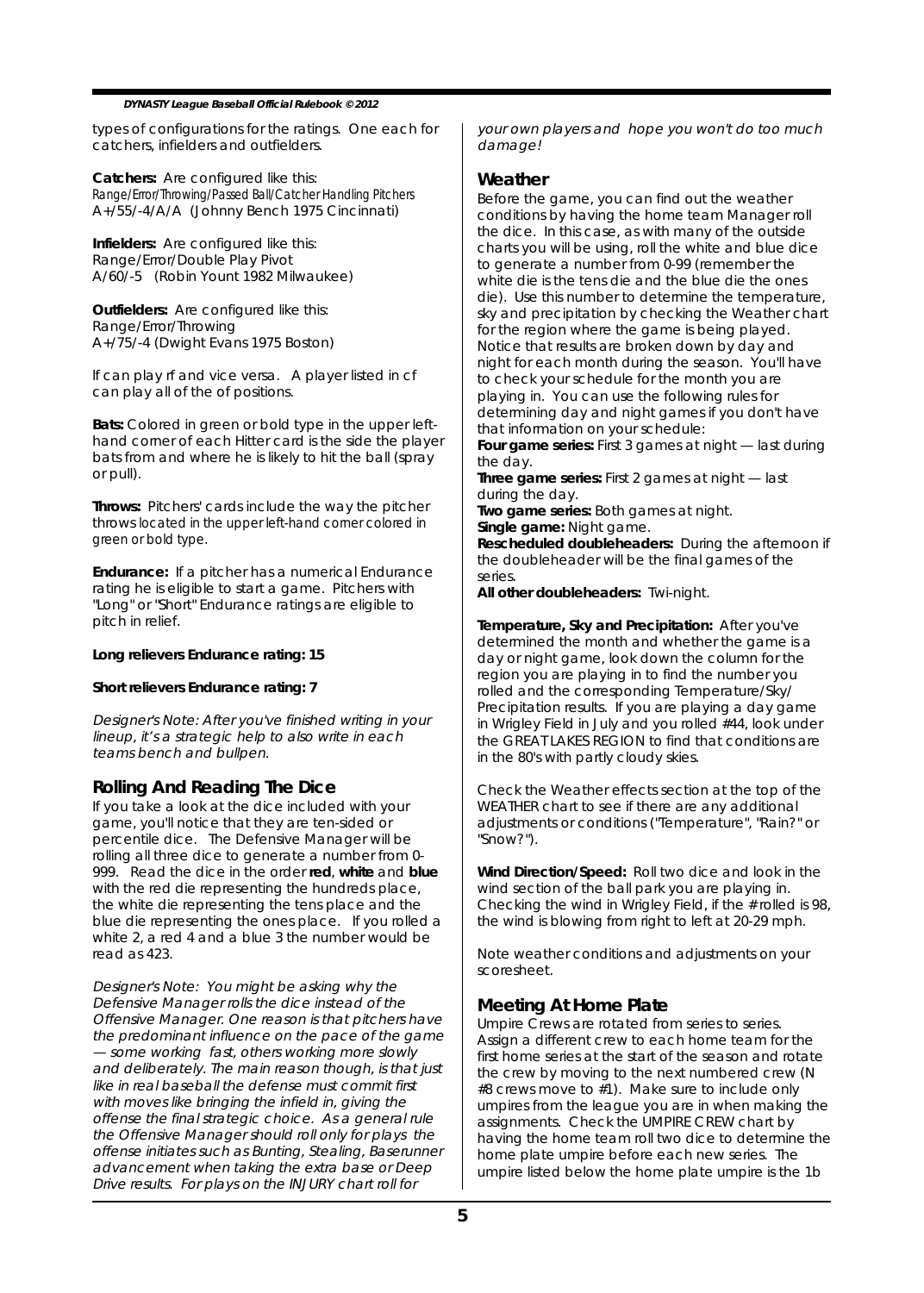umpire, next is the 2b umpire and then the 3b umpire. For each new game within each series, rotate the umpires clockwise. The 1b umpire becomes the new home plate umpire. Write in the home plate umpire on your scoresheet.

#### **Play Ball**

**Hitters cards:** Roll all three dice. If the number is 0- 499, you'll find the result on the hitter's card. You'll need to look down the "vs. left" column if the batter is facing a left-handed pitcher or down the "vs. right" column if the batter is facing a right-handed pitcher.

**Pitchers cards:** The result will always be found on the pitcher's card when the number is 500-999. You'll need to look down the "vs. left" column if the pitcher is facing a left-handed batter or down the "vs. right" column if the pitcher is facing a right-handed batter.

**"vs. left" or "vs. right":** Once you've located whether the result is on the hitter's or pitcher's card and whether to read down the "vs. left" or "vs. right" column you'll be able to read the result of the play right from the player card.

Sometimes more than one result may appear and you may need to check the situation to determine which result to use. Most results are normal situations easily identified by their blue color or normal type..

Off to either side of the result, you may have a position listed that corresponds to the fielder the ball was hit to. For results vs. right-handers, use the position listed on the right side. For results vs. lefthanders, use the position listed on the left side. **Base hits:** Are indicated by 1B, 2B, 3B or HOME RUN.

**Question marks:** If a "?" follows a result, it indicates that you will need to go to a chart to determine the play result.

#### **Baserunner Advancement (?)**

Baserunner advancement is listed after the play result and is found inside the parenthesis to the right of the result. **Parentheses always indicate baserunner advancement.** Question marks inside a parenthesis indicate an option to take the extra base.

For example, if the baserunner advancement was (2-H,1-3?), a runner on 2nd would come home to score and a runner on 1st would advance to 2nd and have the option to try for 3rd by going to the BASERUNNER ADVANCEMENT chart. To use this chart, make all applicable adjustments listed at the top of the BASERUNNER ADVANCEMENT chart to the players Baserunning rating and roll two dice.

**Cut-off play option:** If the defense decides not to throw, they can use the cut-off play option found on the BASERUNNER ADVANCEMENT chart.

**No parenthesis after hit:** Assume a 1 base advance for 1B and 2 base advance for 2B for all runners. On occasion you may see (1) or (2), which indicates a 1 or 2 base advance. **1B (?):** Gives the Offensive Manager the choice of

sending the lead runner two bases, instead of an automatic one base advance, by going to the BASERUNNER ADVANCEMENT chart. With runners on 1st and 2nd, the Offensive Manager may send both runners. The Defensive Manager would then decide which runner to try to throw out by going to the BASERUNNER ADVANCEMENT chart.

**Ground Out (?), Hard Ground Out (?), or Soft Ground Out (?):** indicates you should refer to the GROUND BALL BASERUNNER ADVANCEMENT chart. This chart is divided into sections depending on the base situation and also into situations such as "hit and run" and "infielder playing in". Pitcher and Catcher can't be moved in or back so they are always considered back.

#### **Situation Key**

On each player card there is a coded situation key between the green or boxed "vs. Left" and "vs. Right" columns. Depending on the year of the player cards you have, you may have either color coding or symbols and shading coding. The situation key is your guide if more than one result appears on a line.

If more than one situation besides "Norm" applies, the situation furthest left in the key has priority.

**NOTE on H&R:** When a H&R play is on, that situation result has priority over all other situations. In the case of a strikeout on a H&R play, the runner must always attempt to steal and incur the -2 steal adjustment on all strikeout results in the game.

There are nine possible situations that may occur:

#### **Norm: Blue or Normal type style**

Occurs during a normal situation, which is any situation besides the other eight situations.

#### **Clutch: Red or Boxed**

Occurs whenever the tying or go-ahead run is on base or at bat from the 7th inning on, or at anytime when there are runners in scoring position with two outs.

Clutch results are for hitters who perform especially well in clutch situations and are only used if the hitter has "clutch" listed after his Situation rating. Situation ratings are listed near the top of the left column of the hitter's and pitcher's cards. If the hitter has "clutch" listed after his Situation rating, you will need to check the pitcher's Situation rating. If the pitcher on the mound has a "jam" Situation rating listed, it cancels out the hitter's clutch rating and you would use the "Norm" result.

#### **Jam: Orange or Cross-Hatch Box**

Occurs whenever the tying or go ahead run is on base or at bat from the 7th inning on, or at anytime when there are runners in scoring position with two outs.

Jam results are designed to be used for pitchers who are able to pitch themselves out of a jam. If the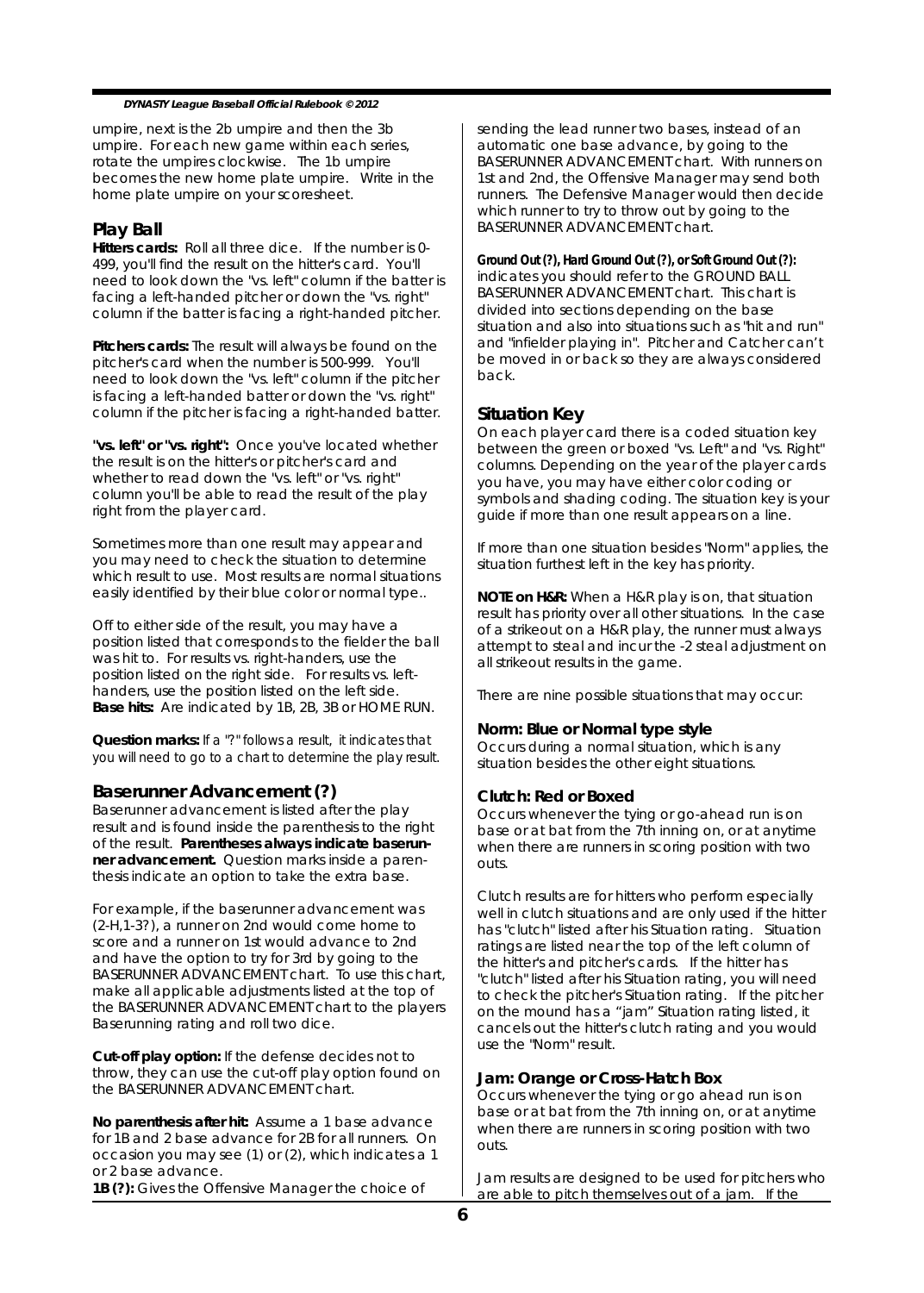pitcher has "jam" listed after his Situation rating, you would use the orange or cross hatch "jam" results. You will need to check the hitter's Situation rating to see if he has a clutch Situation rating listed. If the hitter has a "clutch" rating, it cancels out the pitcher's "jam" rating and you would use the "Norm" result. Pitchers who become tired lose their "jam" rating for the remainder of the game.

#### **Tired: Yellow or Shaded Box**

A pitcher becomes tired anytime after the number of batters faced indicated by the pitcher's Endurance rating has been reached and then two batters reach base safely by a hit, walk, hit by pitch or error. Endurance ratings reflect the number of pitches thrown, converted into batters faced, before a pitcher starts to tire. For example, if a pitcher has an Endurance rating of 35 and has just faced his 35th batter and then gives up a walk and a single, he is now considered "tired" for the rest of the game. IBB do not count as a batter faced or as one of the two batters to reach base safely.

#### **Tired — Doesn't Have Good Stuff Today: Yellow or Shaded Box**

Occurs once a pitcher has allowed five earned runs. At that point the pitcher is considered not to have his good stuff and must use the "tired" situation results.

#### **In: Dark Green or Reverse type**

Occurs whenever the "infield is in" or the "corners are in" irregardless of what position is listed for the Hard Ground Out result on line 14 of the hitters card. To bring either the infield in or corners in (1st and 3rd), the Defensive Manager announces his intentions before he rolls the dice.

#### **H&R: Magenta or Underline type**

To put the hit and run play on, the Offensive Manager would do so as the Defensive Manager rolls the dice. Some hitters have special hit and run ratings that follow the Bunting rating after the /. Check the Bunting/H&R section of the hitter's card. The hit and run play can be put on whenever a runner is on 1st.

**"A" H&R rating:** Indicates a high success on hit and run plays of being able to protect and advance the runner. Strikeout results on either the pitcher or hitter card have a "A-foul" result for "A" rated players to foul off the pitch in which case you will need to consult the Foul Territory chart.

**"1B" H&R rating:** Indicates a high number of hits on hit and run plays. There is a special category on the INFIELD RANGE POSITION chart for this rating.

#### **ON: Purple or Circle**

"Runners on-base" occurs whenever a runner or runners are on-base. "ON" results are designed to reflect pitchers who give up a low percentage of their homeruns allowed with runners on-base and are only used if the pitcher has "ON" listed as a Situation rating. Pitchers who become tired lose their "ON" rating for the remainder of the game. Designer's Note: Jim Palmer and Catfish Hunter are

classic examples of how this situation impacts pitcher performance.

#### **OFF: Light Green or Circle**

Leadoff situations occur whenever the first batter in each inning bats. Off results are designed to reflect pitchers who give up a very low percentage of their walks leading off the inning and are only used if the pitcher has off listed as a situation rating. Pitchers who become tired lose their "off" rating for the remainder of the game.

Designer's Note: Dennis Eckersley and Curt Schilling are the types of pitchers this situation impacts.

#### **RR: Grey or Strikethru (See Optional Player Rest/Rust Rules p. 9)**

#### **Infield Range?/Outfield Range?**

Whenever you roll an Infield Range or Outfield Range result, go to the RANGE chart to find the result of the play. Check which direction the hitter tends to hit the ball by looking at the Bats: section of his card. Roll two dice on the RANGE POSITION section of the chart to find out where the ball has been hit. Use the fielder's Range rating to determine the result by rolling two dice and checking the RANGE RESULTS section of the RANGE chart for the type of surface you're playing on (grass or turf). Some results refer you to the RANGE RESULT KEY below.

**Ex:** Robin Yount (Right-spray) is facing Tommy John and an Outfield Range result comes up. Check the OUTFIELD RANGE POSITION section of the RANGE chart and roll two dice. If the number rolled is 47, you'll see that the ball is "shot into the gap cf". California's cf is Fred Lynn who has very good range  $(B+)$ . To find out if Lynn can make the play, you'll roll two dice on the OUTFIELD RANGE RESULTS chart in the **shot into the gap** section. If the roll is 59, Lynn makes a Diving Catch!

#### **Error?**

Error results are resolved by rolling one die on the ERROR POSITION section of the ERROR chart to determine the player who has the chance of making the error and then rolling two dice on the ERROR chart using the fielder's Error rating.

#### **Deep Drive?**

Whenever a "Deep Drive?" result occurs, use the "Bats:" section to determine the side he bats from and where he tends to hit the ball (pull or spray) and roll two dice on the DEEP DRIVE LOCATION chart found in the BALL PARK charts to determine which part of the park the ball was hit to. Next, find the hitter's Power rating vs. the type of pitcher you're facing in the "vs. left" or "vs. right". Roll two dice to determine the number of feet the ball was hit from the DISTANCE HIT chart. Go to the BALL PARK chart you're playing in and make any adjustments to the number of feet hit (Wind, Temperature and How well the ball carries) before checking the BALL PARK chart to find the result in one of the seven OF locations.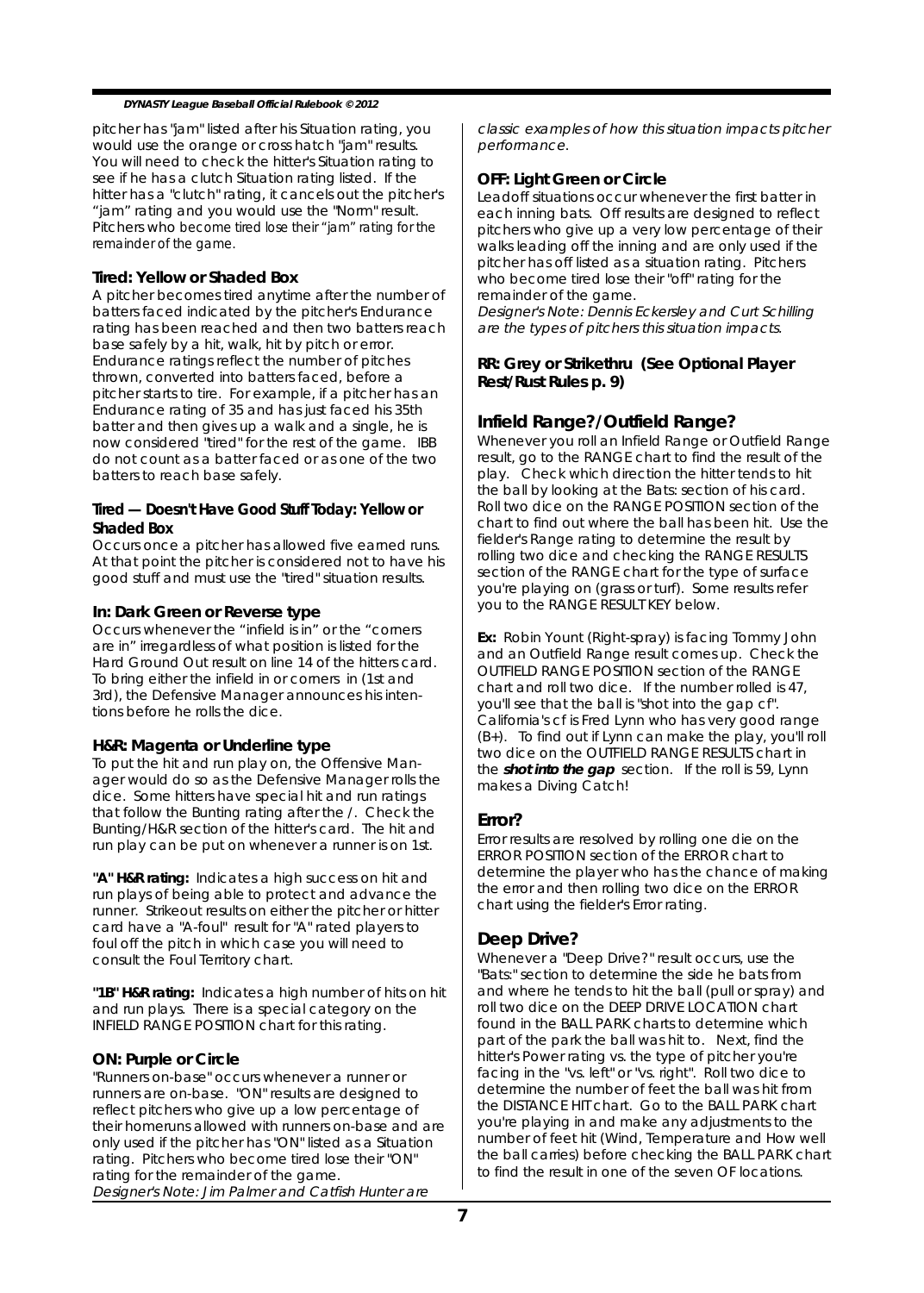**Ex:** Johnny Bench is facing Luis Tiant in Fenway Park on a clear night in October, with the temperature in the 60's and the wind blowing out at 10-19 MPH. A Deep Drive result comes off Tiant's card. To resolve the play, roll two dice on the DEEP DRIVE LOCATION chart. If the roll is 20, Bench (Right-pull hitter) hits a DEEP DRIVE to left field. Bench has "A" Power vs. Tiant (found in "vs. RH" green or boxed section of Bench's card) and if the roll is 68 the ball is hit 395 feet toward left. Make your DISTANCE HIT adjustments for How well the ball carries in Fenway Park (0), temperature 60's (0) and wind out 10-19 MPH (+10) for a total of 405 feet and then check the Fenway BALL PARK chart: HOME RUN over the Green Monster into screen. Designer's Note: Excitement and suspense will be increased dramatically by figuring out how many feet the ball needs to travel for a HR **before** you roll the dice.

#### **Umpire?**

"Umpire?" results include umpire strike zones, effect of temperature on hitting, catcher's handling of pitcher's, ball park hitting backgrounds and the possibility of wild pitches and passed balls. Roll two dice using the UMPIRE chart and check the appropriate rating to resolve the play. The Ball Park Hitting Background rating is found in the BALL PARK charts.

#### **Foul?**

"Foul?" results are foul balls that have a chance of being caught in foul territory. Check the Foul Territory rating in the BALL PARK charts and roll two dice on the FOUL TERRITORY chart. Note that foul results without a "?", indicate the ball is in the stands and you should return to normal play sequence.

#### **Bizarre?**

Usually every baseball game has at least one play that stands out as being unusual or bizarre. To find out the result of a "Bizarre?" play, roll three dice and look up the result on the BIZARRE chart. Intangible player ratings are sometimes referred to on this chart as are Team Chemistry ratings. To determine Team Chemistry, add up the individual Intangible points using the players Intangible ratings for each player on the 25 man roster. You will need to do this at the start of the season and make adjustments for any roster changes.

|   | <b>INTANGIBLE RATING/POINTS</b> | <b>TEAM CHEMISTRY RATING</b> |           |
|---|---------------------------------|------------------------------|-----------|
| А | $+30$                           | >45                          | Excellent |
| B | $+15$                           | $(-44) - 44$                 | Fair      |
| C | Ω                               | $\leq$ (-45)                 | Bad       |
| D | $-15$                           |                              |           |
| F | $-30$                           |                              |           |

#### **OTHER INTANGIBLE RATINGS**

**~** hot temper **BL** catcher is excellent at blocking plate

#### **Stealing**

If the Offensive Manager decides to steal, he announces his intentions before the pitcher rolls. Go to the ATTEMPT chart and roll two dice using the pitcher's letter "Hold" rating and runner's "Lead" rating (use appropriate 2nd, 3rd or home rating) to determine if the runner gets a "Good jump attempts" result or a "Poor lead — holds result".

**Pitcher's Pickoff/Hold ratings:** Are configured like this: Pickoff/Hold: 1 / D (+2) (Juan Marichal 1969 San Francisco) Marichal's D letter grade indicates the pitcher's ability to keep the runner close to the base and prevent him from attempting to steal. The (+2) numerical hold grade reflects the SB% vs. Marichal and is used to adjust the baserunners "Steal" rating. Marichal's pickoff rating is 1 (10 is the best pick off rating).

If the runner gets a "Good jump", go to the STEAL chart and roll two dice using the runner's Steal rating (use appropriate 2nd, 3rd or home rating). Adjustments must be made for the catcher's throwing arm and pitcher's numerical Hold rating. Make any adjustments for Artificial Turf and Strikeout on Hit & Run found at the top of the STEAL chart if they apply.

**Holding runners:** Runners on 1st are always considered to be held unless the Defensive Manager indicates otherwise. If a runner is not held, he gets a "Good jump — attempts" result. **Pitchers Lead rating:** Lead rating for pitchers is always 1.

#### **Pitcher Batting**

On the Bats/Card section of each Pitcher card is the side the pitcher bats from and the type of hitter he is (pull or spray) along with the pitcher batting card  $#$ and Power rating. **Pitchers must have at least 60 AB to be used as a pinch hitter. When facing a pitcher batting, who has less than 60 ABs, the pitcher on the mound uses the JAM situation in all situations even if the pitcher on the mound does not have a JAM situation rating.**

#### **Bunting**

If the Offensive Manger decides to bunt, he does so as the pitcher rolls the dice. This prevents the Defensive Manager from changing the depth of the infield (in or back). Roll two dice on the BUNT chart and refer to the result key. You can Bunt for a Hit by calling out your intentions only when the bases are empty. Use the special "Bunt for a Hit results".

#### **Injury**

If you are required to check for an injury, go to the INJURY chart and roll two dice using the player's Durability rating to determine the duration of the injury. Designer's Note: DYNASTY League Baseball is designed to reflect both frequency and length of injuries. It's sometimes thought that if you're not playing a 162 game schedule, length of injuries should be reduced based on the % of the season you're playing. Keep in mind injuries are part of baseball. If a line drive off your ace pitcher breaks his leg, he's not going to heal any faster because your season is shorter. Also remember if the length of injury is reduced, a short season makes the chance of being injured less likely. In order to balance out the adjustment of decreasing the length of injury, the frequency of injury must be increased. That can't be done without changing the playing charts. The bottom line is the most realistic way to play is to not reduce injury length.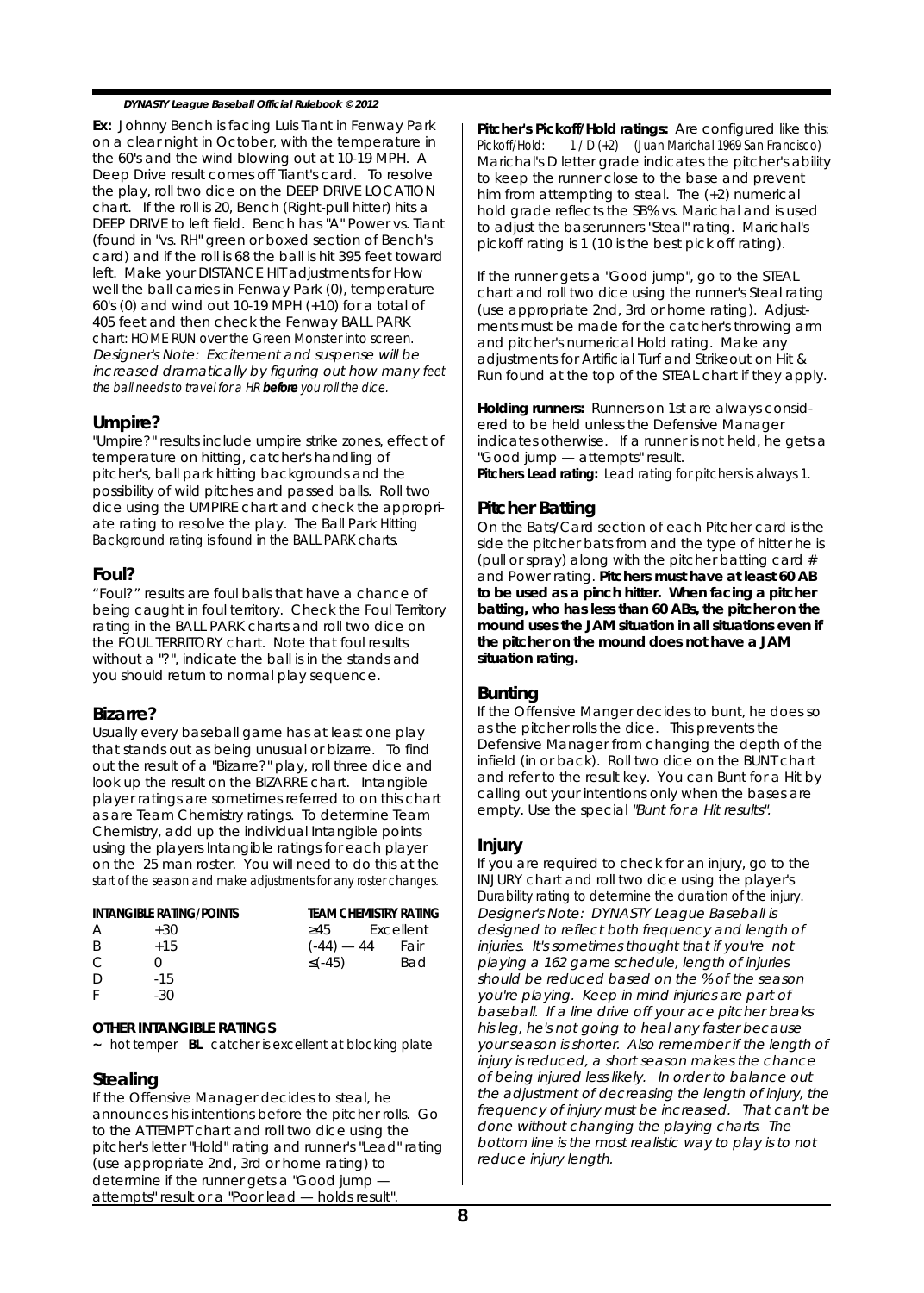#### **Required Pitcher Rest**

| Starter      |              |                    | Short relief |                   | Long relief  |
|--------------|--------------|--------------------|--------------|-------------------|--------------|
|              | IP Days Rest | $\mathbb{P}$       | Days Rest    |                   | IP Days Rest |
|              |              | $0-1$ $0^*$        |              | $0-2$ $0**$       |              |
| $0-4$ 2      |              | $1.1 - 2$ $0^{**}$ |              | $2.1 - 3 \quad 1$ |              |
| 4.1-9 $3***$ |              | $2.1 - 3 \quad 1$  |              | $3.1 - 4 = 2$     |              |
| > 9          |              | $3.1 - 4 = 2$      |              | $4.1 - 7 \quad 3$ |              |
|              |              |                    |              | > 7               |              |

\*Maximum appearances in 4 consecutive days: 3 Note: Short and Long relief pitcher's Endurance rating is reduced to 4 if he is pitching in his 2nd or 3rd consecutive day of work.

\*\* Maximum appearances in 3 consecutive days: 2 \*\*\* Starting Pitchers Endurance ratings are reduced by 7 if pitching on 3 days rest.

#### **Short relief maximum number of IP:** 4 IP

If all other pitchers have been used and you are forced to use a pitcher beyond the maximum number of IP, the rest requirement is 4 days.

#### **Bullpen Warm-Up Rule**

Prior to entering the game, relief pitchers must be properly warmed up. Pitchers may only warm-up twice during a game. If a pitcher is not used during his second warm-up, he must use the tired situation results if he enters the game. Relief pitchers may not enter the game unless they have warmed up for two batters or the pitcher on the mound is ejected or injured. The break between half innings counts as one batter. Two pitchers may warm up at the same time. When a pitcher starts warming up the half inning prior to or during the time when his team takes the field defensively, the duration of his warm-up lasts until the side is retired.

#### **RR: Grey or Strikethru Optional Player Rest/Rust Rules**

Rest/Rust results reflect deterioration of hitting skills from being tired or rusty.

#### **Offensive Rest**

1) After 6 innings of catching, with temperatures in the 90's. 2) Catchers who catch more than 12 innings in 1 day. 3) Day game following night game: Catchers playing in a day game if they played more than 5 innings the previous night.

4) Players who've played in the field for 5 consecutive games without a day off, with temperatures in the 80's or 90's.

#### **Offensive Rust**

When a player does not make an official plate appearance for 10 consecutive days he gets rusty at bat. Player loses rust after first game back. This includes players coming back from an injury, but not players called up from the minors.

#### **Defensive Rest: Catcher**

1) After 6 defensive innings of catching a game in the 90's. 2) Catchers catching  $\overline{7}$  consecutive games must use the rest adjustments starting with the 8th consecutive game played and continue with these playing

reductions until they are rested defensively for a full game. 3) Catchers catching more than 12 innings per day. Use the catcher defensive rest adjustments below: •Catcher's Passed Ball rating is reduced by 2 grades. •Catcher's Error rating reduced by 30. •Catcher's Throwing rating increased by 2.

•Catcher's must use the RR situation results.

#### **Defensive Rust**

Occurs when a player doesn't play in the field for 15 consecutive games. This includes players coming back from an injury, but not players called up from the minors. Player gets rusty and must reduce E rating by 30 for first game back in the field.

#### **Use: (Minor League callup %)**

Equals the percentage of games available during a 162 game season. Players coming up from the minors during the season are usually assigned a "Use" %. If a player has a % listed for his "Use" rating, this indicates the percentage of the season that he can be called up for. This is a continuous percentage, meaning that if you are playing a 44 game season and the player has a "Use" rating of 20%, he can be called up and on the roster for 9 consecutive games. You can enter the callup on the INJURY/USE REPORT. Playoffs are treated as a separate season based on the maximum possible length of each series.

#### **Use: (Utility AB vs. LH, AB vs. RH)**

Indicates player wasn't a full-time player and was used in a utility or platoon role. A player with a utility "Use" rating can only be used for the number of AB listed. For example, a player with utility (vs. LH 55, vs. RH 114) can be used for 55 AB vs. LH pitchers and 114 AB vs. RH pitchers. In order for a hitter with a utility "Use" rating to pinch hit or start a game, he must have at least 20 AB vs. the type of pitcher (LH or RH) that he is pinch hitting or starting against.

Designer's Note: Earl Weaver's 1980 Baltimore club featured a platoon in left field including John Lowenstein, Gary Roenicke and Benny Ayala. LH batting Lowenstein hit .500 in 8 AB vs. LH pitchers. In DYNASTY, Lowenstein's only possible AB vs. LH pitching would come from starting a game vs. a RH and staying in the game if a LH pitcher was brought in to pitch. Lowenstein' would be limited to 8 AB vs. LH because of his Use Utility rating of (8 AB vs. LH, 188 vs. RH).

If you're playing less than a 162 game season, you should multiply the AB listed times the percentage of a 162 game season you're playing. You can keep track of utility players AB on the INJURY/USE REPORT.

#### **Use: Spot starter**

Indicates pitcher was not a full-time starter. Pitchers that have a spot "Use" rating have a Games Started restriction indicating the number of games he can start. Keep in mind if you're playing less than a 162 game season, you should multiply the number of GS, times the percentage of a 162 game season you're playing. You will need to keep track of spot pitchers GS on the INJURY/USE REPORT.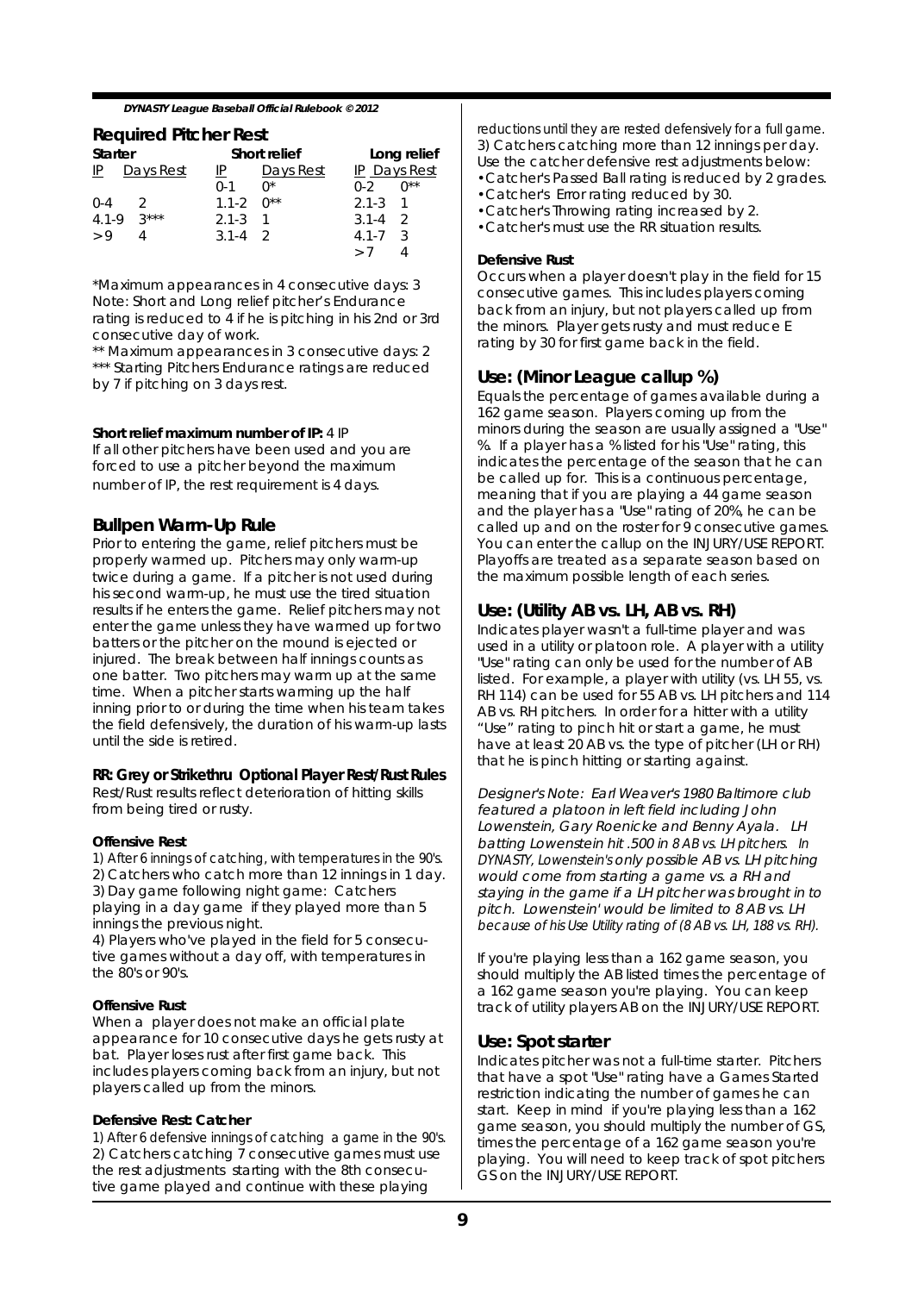#### **DYNASTY LEAGUE BASEBALL OFFICIAL LEAGUE RULES**

#### **THE IMPORTANCE OF STANDARDIZED LEAGUE RULES**

The DYNASTY League Baseball Official League Rules, represent a long awaited and necessary movement to organize baseball simulation leagues. These rules combine the best of both worlds between Fantasy leagues and baseball simulation games. Existing leagues will be encouraged to change and will be able to enjoy the benefits of standardized rules. These benefits include the ability to compare leagues against each other in order to establish benchmarks and statistical records. It will also be much easier to get new players to join your league since they know the rules and will be more confident that the league will be well run. If you move, it will be easy to catch on with a new league and you'll know exactly how the league rules work. Standardized rules will also help to eliminate disputes.

The DYNASTY League Baseball rules have been play tested over the last twenty five years and work very well in insuring league parity, fairness and allowing expansion teams and teams taken over by new owners to have a good chance of winning.

#### **FRANCHISE APPLICATION**

You can choose between playing in a local league with the DYNASTY League Baseball Board version or with DYNASTY League Baseball Online which allows you to play with people around the world and or with a group of your friends. DYNASTY League Baseball Online works extremely well if your friends are not all local and allows you to meet new friends in public leagues.

Each franchise consists of the team name, ball park, and accompanying weather conditions. You will be in the dual role of both GM and Manager. Franchises are awarded on a first come first serve basis in the order of entry when joining the league.

#### **FINDING PLAYERS FOR YOUR LEAGUE**

If you wish to be a Commissioner of a private league and are looking for players for your league, the best place to start is to check with your friends. You can also invite your friends to a DYNASTY League Baseball Online public league and have them join the same public league that you are in.

Where else should you look for players? You might know of players who play other baseball simulations or are in a fantasy league. Tell them you are starting a league and have them come over to play a game with the DYNASTY League Baseball board version or invite them to a "Series" with a friend playing DYNASTY League Baseball Online. Try friends at school, work, church, teammates on your softball league or anywhere else you come into contact with people interested in baseball. Inviting your Facebook friends is a great way to get new players.

Designer's Note: I'll be continuing to personally conduct Tour/Tournaments to Ball Parks around the country. This has proven to be a great way to meet new players for leagues.

The most common reason people will give you for not joining a league is they don't have the time. Tell them right away you'll be playing a short schedule and emphasize that you'll be playing 2-3 times per month for about 2 hours per meeting. Most people can fit that into their schedule. DYNASTY League Baseball Online manages your league for you so you just have to focus on being the GM and Manager of your franchise.

#### **JOINING A LEAGUE**

DYNASTY League Baseball Online is a revelation for leagues in that it is so easy to join one. Just click the join button after clicking on the league link and select your team from one of the public leagues. Private leagues are also available if you have your own group of friends.

#### **WHERE AND WHEN TO PLAY YOUR GAMES — LEAGUE MEETINGS**

It is essential to pick a day of the week and time that you will regularly play your games. You might for example pick Monday night at 7:00P. The reason this is so important is that it will be the glue that keeps your league continuity together.

You'll see in DYNASTY League Baseball Online that each league has a regular day and time to play your series. Of course you can always reschedule if you miss your regular time so don't feel that you have to play every week at that time and that you can't reschedule. The scheduler feature in DYNASTY League Baseball Online allows you to change your series time if you can't make it that week.

The Commissioner's or Co-Commissioner's home is a good place to play for local Board version leagues. You'll discover that getting everyone together and playing all at once makes it more fun by enabling you to follow how the rest of your league is doing. Having your league play at a sports bar, batting cage or other public place is a good way to attract interested people to your league and will give you a list of backup owners when you need a new owner.

#### **NAMES OF FRANCHISES**

Keep your franchise names realistic by using the actual team name of the franchise that you selected. It will make it much easier to remember which stadium each owner plays in as well as weather conditions, etc.

#### **PLAYER TALENT POOL SIZE**

A player talent pool is the group of baseball players that are eligible to be in your league based on the spring training 40 man roster list of the current season including invitees. DYNASTY League Baseball Online public leagues include a choice of joining a AL or NL league with 12 franchises or a 24 franchise league

**Teams:** AL and NL public 12 team leagues use the matching AL or NL 15 teams in the player pool (Houston is considered an AL franchise in preparation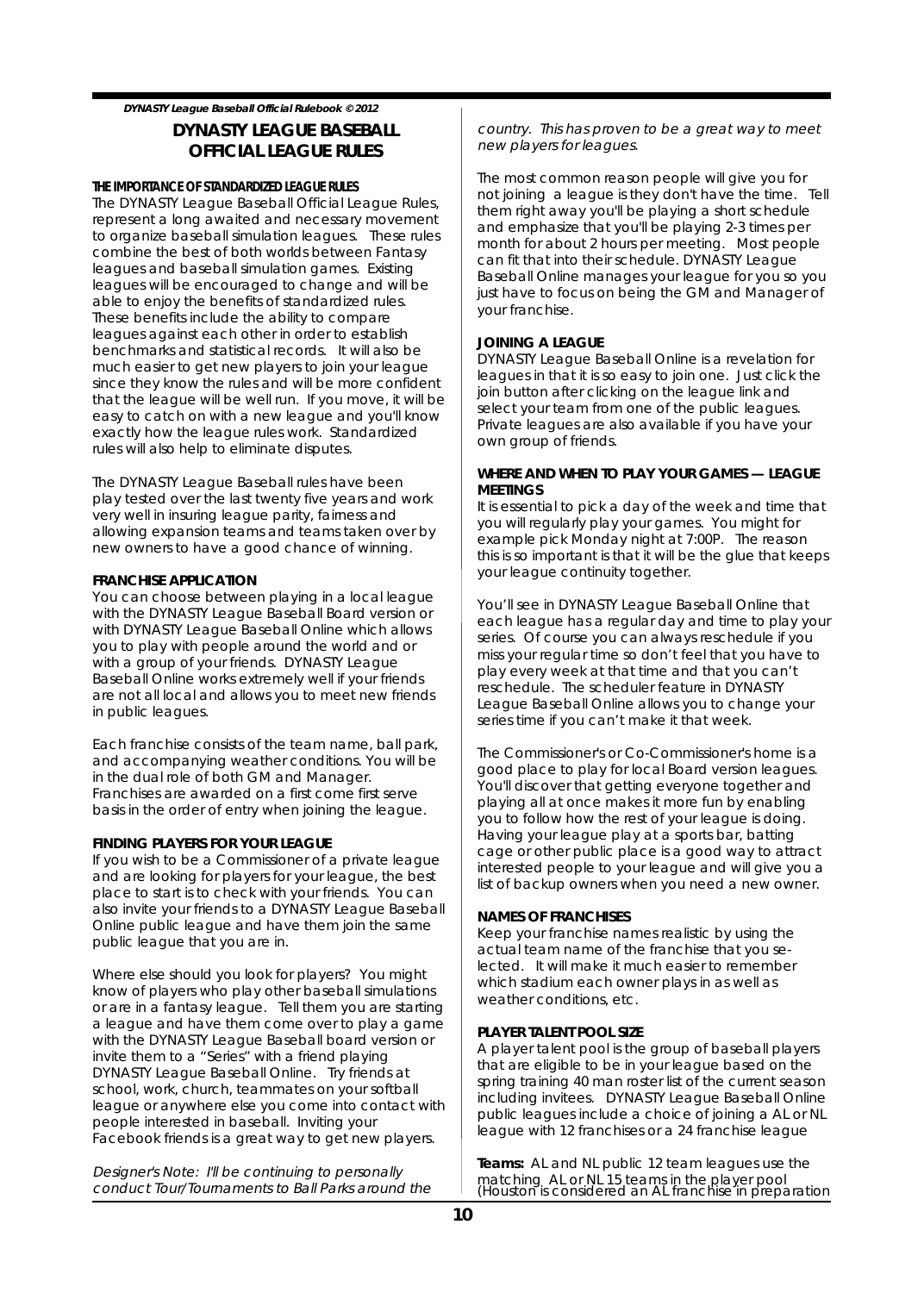for the 2013 season).. Public leagues with 24 franchises use both AL and NL teams.

**Players available in the draft:** Consist of the players who are on the current 40 - man official roster, including Spring Training invitees for the current season using the most recent player card season set. These teams comprise the player pool. You will see that keeping the talent in the player pool at a realistic level is very important.

**Player pool size limit and ratios:** It's important to limit the player pool size for several important reasons. Anyone can draft a team of All-Stars, but not everyone can determine who are the better second and third line players, upcoming rookies and where to place your emphasis when drafting scarce talent. You'll find your results and statistics will be much more realistic if you can avoid the platooning of All-Stars and throw in a few Luis Salazars. If your league expands, you'll be able to add a new team into the player pool for each expansion team, giving expansion teams a fair chance to compete rather than having all of the talent locked away. Trying to build a winning team is much more challenging and realistic using these ratios.

#### **Teams added to player pool and # of Leagues:**

1 League 3,4,5 and 6 franchises, add two additional team

2 Leagues 8, add three additional teams 10 and 12 franchises, add three additional teams

2 Leagues, 4 Divisions 16 franchises, add five additional teams 20, 24 franchises, add six additional teams

#### **LIVE DRAFT**

The draft is a bidding style live draft with a continuous ownership contract system. Each owner receives \$300 of fictional money to spend on his team. A total of 33 players are drafted by each team, with a 25 man active major league roster. The draft consists of the following two phases:

#### **REGULAR PHASE Salary Cap: \$300**

**Type of draft: Bidding style**

#### **Number of players selected in this phase: 25**

The Regular phase consists of open bidding for the first 25 active players on each teams roster with each teams salary cap at \$300. Owners take turns announcing the player up for bid until all teams have 25 players on their active roster. Players are announced by owners in a clockwise manner starting with the franchise owner with the worst wonlost percentage from the previous year, or by choosing numbers. Note that since everyone has the opportunity to bid on each player in the draft, there

is no advantage in acquiring a player by announcing his name. Each owner must have at least \$1 allocated to bid on each of the 25 players for his active roster.

The DYNASTY League Baseball live draft room has required position slots for you to fill including at least one back up at every position.

Franchises are allowed to exceed the \$300 salary limit after the draft and during the season when new players are acquired via trades, but must get below the \$300 salary cap with at least \$1 available to bid per player needed to fill out their 25 man roster before the regular phase of next years draft. Each of these drafted players are signed to three year contracts, with the fourth year being an option year for the franchise at the same salary.

#### **MINOR LEAGUE PHASE Type of draft: Paired picks.**

#### **Number of players selected in this phase: 8**

The Minor League draft consists of paired picks (1 and 10, 2 and 9, 3 and 8 etc.) which are determined on a "draw from the hat" basis from players who were not selected in the Regular phase of the draft.

These players have a different type of contract and salary than the players selected in the Regular phase of the draft. A player selected in the Minor League draft has a salary of \$0 his first year. The franchise owner has the option of inviting the player back to the team the second year for a salary of \$10 or releasing him back into the draft. The third year, the player must be released re-enter the Regular phase of the free agent draft.

#### **DRAFT PREPARATION**

Preaparing for the draft is one of the most fun and important aspects of being in a draft league. Tips on how to prepare for the draft and build your dynasty are provided in the DYNASTY League Baseball MLB.com News Blog at: **DynastyLeagueBaseball.mlblogs.com**

#### **PLAYER CONTRACTS**

Once a player has been drafted in the Regular phase, he must be kept on your DYNASTY League Baseball team for a minimum of 3 years unless one of the following occurs, which automatically releases the player from your team prior to the draft:

#### **A PLAYER IS AUTOMATICALLY RELEASED FROM HIS CONTRACT:**

1) He is traded to a real life team outside the DYNASTY League player pool.

2) He becomes a real life free agent and signs with a real life team outside of the DYNASTY League player pool.

3) He retires from Baseball.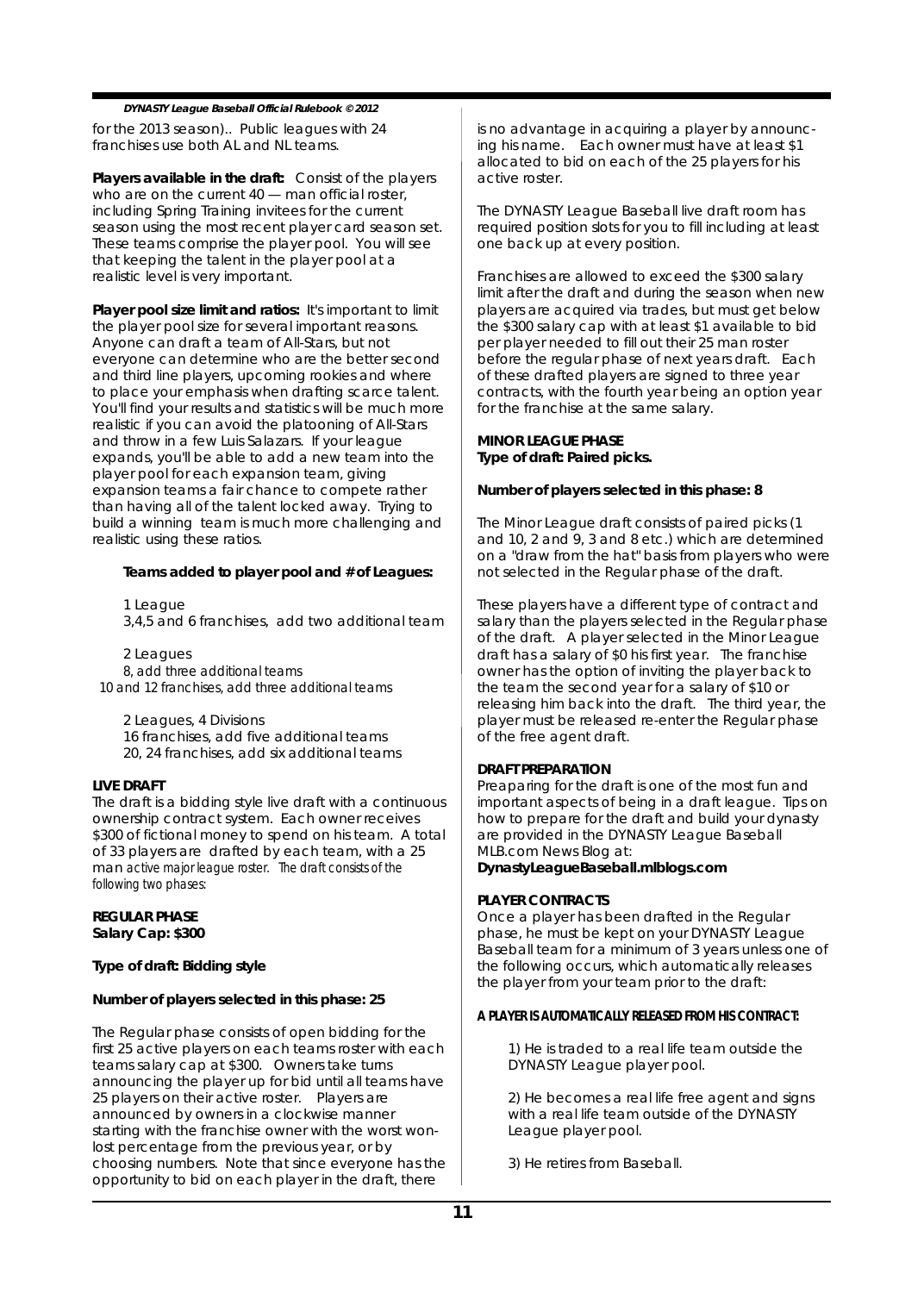4) He is released and is not picked up by a real life team in the DYNASTY League player pool

5) For any reason other than injury, suspension or hold out, he is not on one of the 40 — man rosters or a Spring Training invitee of one of the teams in the player pool prior to draft day.

When any one of the above occurs, the player leaves the team and the salary paid to him goes back to the franchise owner, who now can use that money for next year's draft to acquire new players.

NOTE: The five conditions for automatically releasing a player listed above also apply to players signed to guaranteed contracts.

#### **OPTIONS TO RELEASE PLAYERS UNDER CONTRACT:**

1) Buying Out Contracts:

Franchise owners may choose to buy out a player's contract for an amount equal to half the player's salary (rounded up to the nearest dollar) for each year remaining on the contract.

**Ex:** If Robin Yount was signed to a \$40 contract during the regular phase of the draft (3 year contract plus option year) in 1990 and before the 1991 draft you wanted to buy him out or had to buy him out to get under the salary cap before the draft, it would cost you \$40 [(\$40 x 2 years = total value of the contract remaining  $($80)$  x 1/2 buyout = \$40]. The buy out amount would be subtracted from the \$300 of available money for drafting players in 1991 for both years still remaining on his contract.

So in the above example, your salary cap before the draft in 1991 would be reduced by \$40 (\$300-\$40=\$260) to bring you to \$260 available for the new draft. This would be the only situation where the salary cap would be below the \$300 mark. Salary caps can never be increased above \$300. Released players then re-enter the Regular phase draft.

Prior to the 2nd year draft, each franchise must submit their current roster to the commissioner and provide a list of players who they choose to release (if any). This is done in order to provide a listing of players available for the draft. Once releases and buyouts are submitted to the Commissioner, no further releases or buyouts can take place prior to the draft.

#### **REGULAR PHASE CONTRACT OPTION YEAR:**

A player's contract lasts three years with the fourth year being an option year for the franchise. This means that upon entering the fourth year of a player's contract:

1) The franchise owner has the choice of picking up the option on the contract for a fourth year

at the same salary, after which the player will automatically re-enter the Regular phase of the draft.

2) The franchise owner has the choice of not picking up the option for a fourth year of the contract making that player a free agent. The player will then reenter the Regular phase of the draft.

3) The franchise owner has the option of guaranteeing the contract for additional years. Once the guaranteed contract expires the player automatically re-enters the Regular phase of the draft. The player's salary is increased by \$5 for each year the length of the contract is extended starting with the option year.

**Ex:** If you signed Don Mattingly originally for \$30, and upon entering the 4th year of his contract, you decided to give him a 3 year guaranteed contract. His salary would be \$45 [\$30 + (3 yrs. x \$5)] for years 4, 5 and 6.

#### **TRADING:**

Trading can occur at anytime except for the following exceptions:

> 1) Between the trade deadline and the end of the season. Trading deadline is July 31, 12 Midnight. It's a great idea to organize an outing and bill it as a trade meeting on July 31. Going to a baseball game is ideal - you can talk trade all night. Remember to report all trades to the Commissioner.

2) Starting 48 hours prior to the draft and continuing through the end of the draft.

#### **EXPANSION AND NEW FRANCHISE OWNERS:**

Whenever a new owner takes over a team he has the choice of taking the team "as is" or releasing his entire team into the free agent draft. The new owner will have \$300 to use to bid on free agents in the Regular phase of the draft should he decide to release his entire team.

#### **MOVEMENT OF A FRANCHISE**

An owner may not move his franchise to a new city or ballpark. The stability of your league will be improved by not having franchises pick up and leave every year.

#### **RAINOUTS**

Are considered as an off-day, with a double header scheduled the next day.

#### **COMMISSIONER, CO-COMMISSIONER AND LEAGUE SECRETARY**

The most important attributes of a Commissioner are the ability to get along with people, flexibility and patience, yet be able to earn the respect of the league members.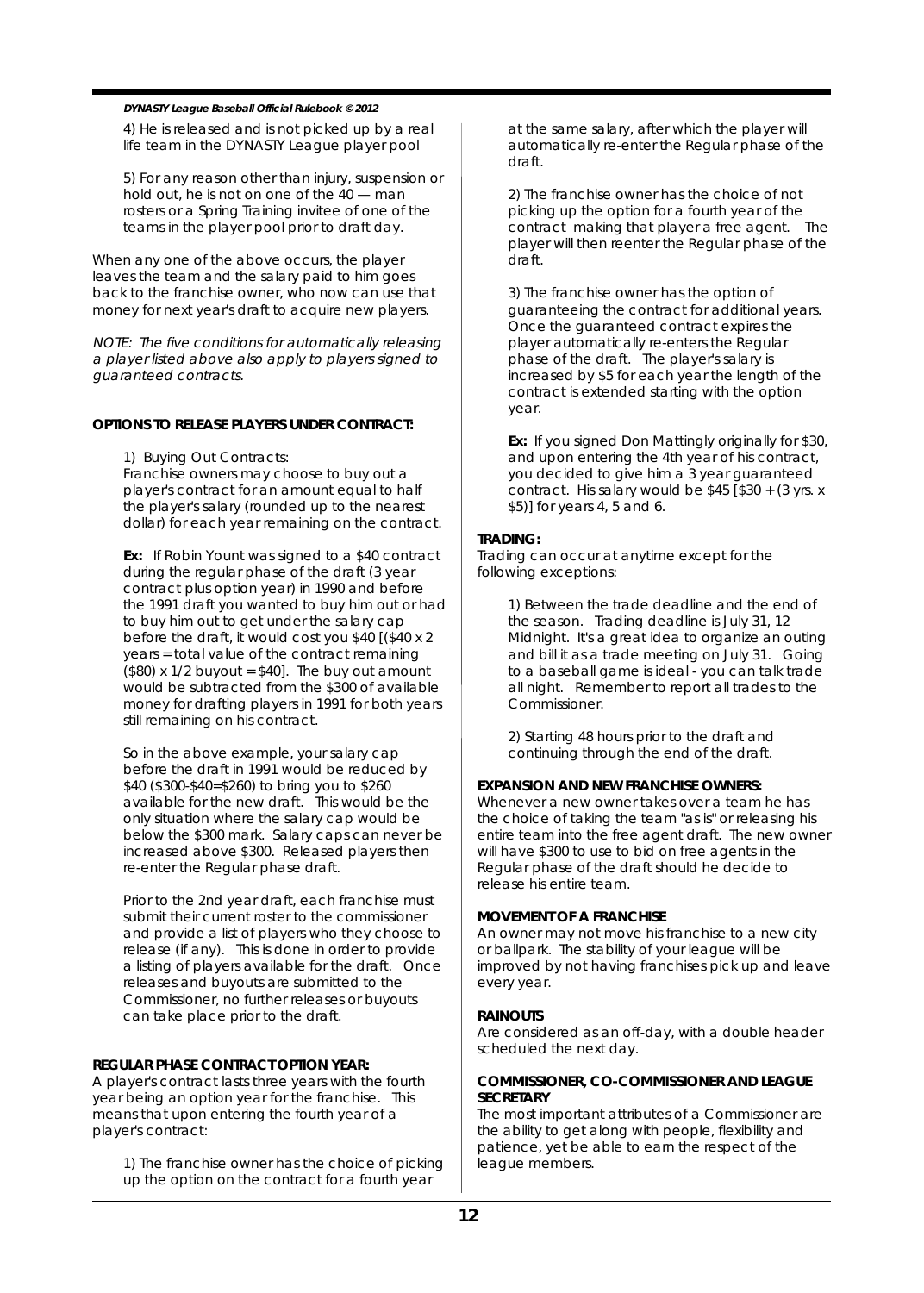Responsibilities of a Commissioner:

1) League schedule

2) Recruitment of members

3) Creation and distributionof league reports (1 per

month)

4) Settling disputes

5) Overseeing the operation of the league

Responsibilities of a Co-Commissioner:

- 1) Rosters
- 2) First in line of succession for Commissioner
- 3) Draft day duties:

a) Creation of list of players available for the draft

b) updating of rosters and draft list during the draft

League Secretary responsibilities:

1) Draft day

a) Running total of money remaining for each team

b) Auctioneer of players

2) Award ceremony

3) Second in line of succession for Commissioner

#### **POST SEASON PLAY**

The team with the best record plays at home for games 1-2 and 6-7 if necessary. Two off days are included after the end of the Regular season and after the end of the Playoffs (if applicable) prior to the World Series. Each series also includes an off day for travel after games 2 and 5. Assume a 7 game season to determine game availability and usage.

#### **PLAYER ETIQUETTE OF LEAGUE MEMBERS**

Win or lose, keep things in perspective and be a good sport. One of the things you should not do is play for money, it only encourages cheating and arguments. One of the worst things you can do as a league member is to fail to contact your opponent well in advance if you can't make a league series. If you have a dispute, try to settle it using the fairest and most realistic solution to actual baseball.

#### **REASONS WHY LEAGUES FAIL - AVOID THESE PITFALLS**

1) Can't find enough players to get started or replacement players to continue league. 2) Schedule too demanding and season never finishes

3) Cheating, disputes and arguments.

4) Lack of parity- League rules allows best teams to lock away and hoard talent indefinitely.

#### **SEPTEMBER ROSTER EXPANSION**

On September 1 and for the remainder of the regular season teams can expand their roster to 40 players.

#### **SETTING UP A SCHEDULE**

DYNASTY League Baseball Online public leagues have 54 game and 162 game season options over a 6 month period. 54 game seasons have one series every week while162 game seasons have three series per week. The DYNASTY League Baseball Online version does make it much easier to run a league especially when it comes to a 162 game season

where the computer manager profile can take over for series that are not played when people may get busy during the season.

The DYNASTY League Baseball schedule format is designed to simulate a pennant race, but all months are used when setting up the schedule.

A shorter season keeps everyone interested, demands less time and makes it easier to recruit new owners. You'll find the suspense of a close pennant race building over the course of the 6 month season, making each series that much more exciting and meaningful because the season is shorter. A short season almost guarantees a close exciting finish. Keeping league records or individual stats is much easier to keep over a short season as well. If you want to play more games, great, start a new league. This will give you the chance to be in additional drafts and emphasize the GM aspect, instead of trying to get through one long season. If you're determined to play a 162 game season, you'll have a better chance of finishing the schedule with a smaller league although there are some very well run leagues that do play 162 games. Keep in mind that a 4, 6 or 8 team league is considerably easier to run than a 16 team league.

Designer's Note: It's always been my philosophy to try to get as much enjoyment out of the process of playing each and every game and avoid playing the game just to crunch numbers to look at when you are finished.

Make up games that you miss ASAP by contacting your opponent and making arrangements to play. The schedule runs from Opening Day in April just before the regular season starts to the last day of the regular season in October.

#### **SCHEDULE BREAKDOWN BY NUMBER OF TEAMS**

| Organization Teams per Series in |            |          |            | Series out Games per |
|----------------------------------|------------|----------|------------|----------------------|
| (# of teams)                     | League     | League** | of League* | Team                 |
| 3                                | (1 League) | 8        |            | 48                   |
| 4                                | (1 League) | 6        |            | 54                   |
| 5                                | (1 League) | 4        |            | 48                   |
| 6                                | (1 League) | $4***$   |            | 50                   |
| 8                                |            |          | 2          | 52                   |
| 10                               | 5          | $2**$    | $2**$      | 54                   |
| 12                               | 6          | 2        | 2          | 54                   |
| 16                               | $R***$     |          |            | 42                   |
| 20                               | $10***$    |          |            | 54                   |
| 24                               | 12****     | *****    |            | 54                   |

\* vs. each team out of league, "2 game series" \*\* vs. each team in league, "3 game series" \*\*\* 2 "3 game series" and 2 "2 game series" \*\*\*\* 2 Divisions per league

\*\*\*\*\*"3 game series" in Division, "2 game series" outside Division

Designer's Note: One of the main reasons for having 3 game series instead of 4 game series involves make-up games. During the course of the season you'll find there will be series that have to be made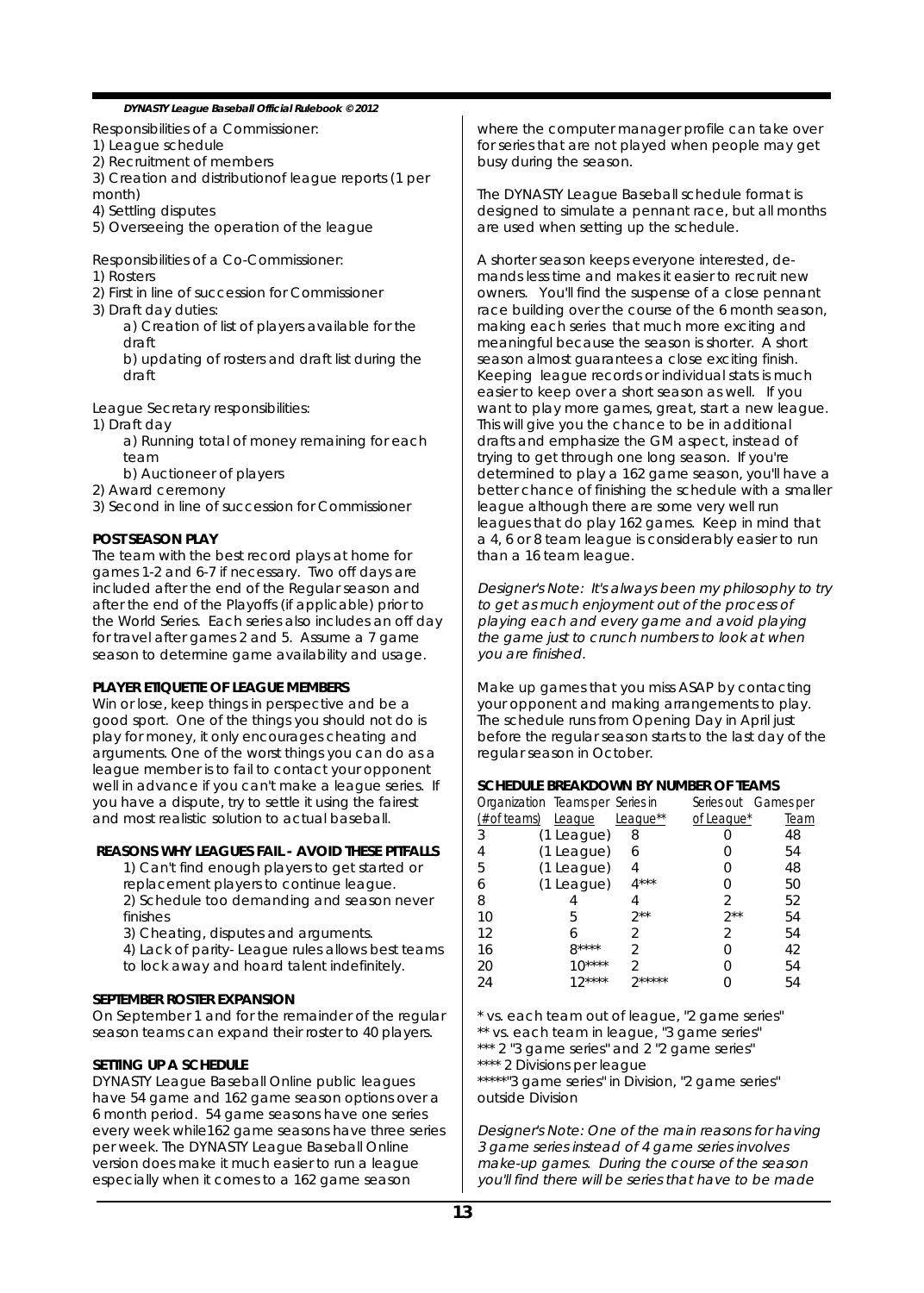up. While it's possible to play six games or two series in an evening, eight games with two series is too many games to play in one night. Another reason for playing 3 game series within your division is you'll want to establish a winner of the series.

#### **MINOR LEAGUE CALLUPS AND RELEASES**

Can occur before each new series and be in effect for the entire series. Players requiring rest can't be sent down to the minors. (i.e. you can't send down a pitcher who pitched the last game of your last series because you know he must rest and won't pitch in the next three game series).

#### **"SCRUB" PLAYERS**

A scrub player is a player from the player pool who was not drafted. Scrub players are used only for emergency purposes to replace players who have been injured for 4 games or more. Teams are able to pick up a player from the scrub pile on their roster if they have no other players in their minor system to replace that position for the length of the injury. The scrub player selected must be able to play the same position as the player who was injured. Scrub players must be released back into the scrub pile when the player who was injured is eligible to return and can't be used again for the remainder of the season.

#### **INJURY/LIMITATION REPORT RULES**

This report is required to be with you during all games. You will list AB used up on USE requirements and injuries as they occur during the game on your report. Also remember to always number your games on your scoresheet in the order you played them to determine injury length and pitcher rest. Opposing players and the Commissioner may wish to view this report on request. It is also important to bring all of your scoresheets to check for pitcher availability due to rest requirements.

#### **RAIN OUTS:**

Rain outs are treated as an off day and count towards pitcher rest and injury duration. If more than one game remains of a series the next two games are considered as a double header. Pitchers do not receive rest between games of a double header.

#### **RESCHEDULED GAMES:**

Games that are missed must be made up as soon as possible. Always make sure to call your opponent and either the Commisioner or Co-Commisioner if you can not play him during the scheduled date. For weather purposes, use the month that you are actually playing the rescheduled game in.

#### **ACTIVE ROSTER:**

Prior to any series you must determine your 25 man roster. Changes can not be made until after the series is over irregardless of injuries.

#### **POSITIONS:**

If injuries or ejections leave you with no players who can play a position, the most logical player (players who have played the position before in their careers, infielders playing other infield positions, etc.) is used for the remainder of the series and is assigned the worst possible defensive ratings. This situation must be remedied after the series either by a call-up from a teams Minor league, trade or acquiring a "scrub" player left over from the draft.

In extra innings, a pitcher may play the outfield or infield for one batter using the worst possible defensive ratings if the manager wants to make a double switch and bring in a new pitcher for one batter and keep the current pitcher in the game.

**Design Depot 4700 N. Flagler Dr. #203 West Palm Beach, FL 33407**

**Phone: 561.494.2711**

**Email: orders@designdepot.com**

**You can find many additional season sets at the Ticket Window at:**

**designdepot.com**

**DYNASTY League Baseball Online is at the new site at:**

**DynastyLeagueBaseball.com**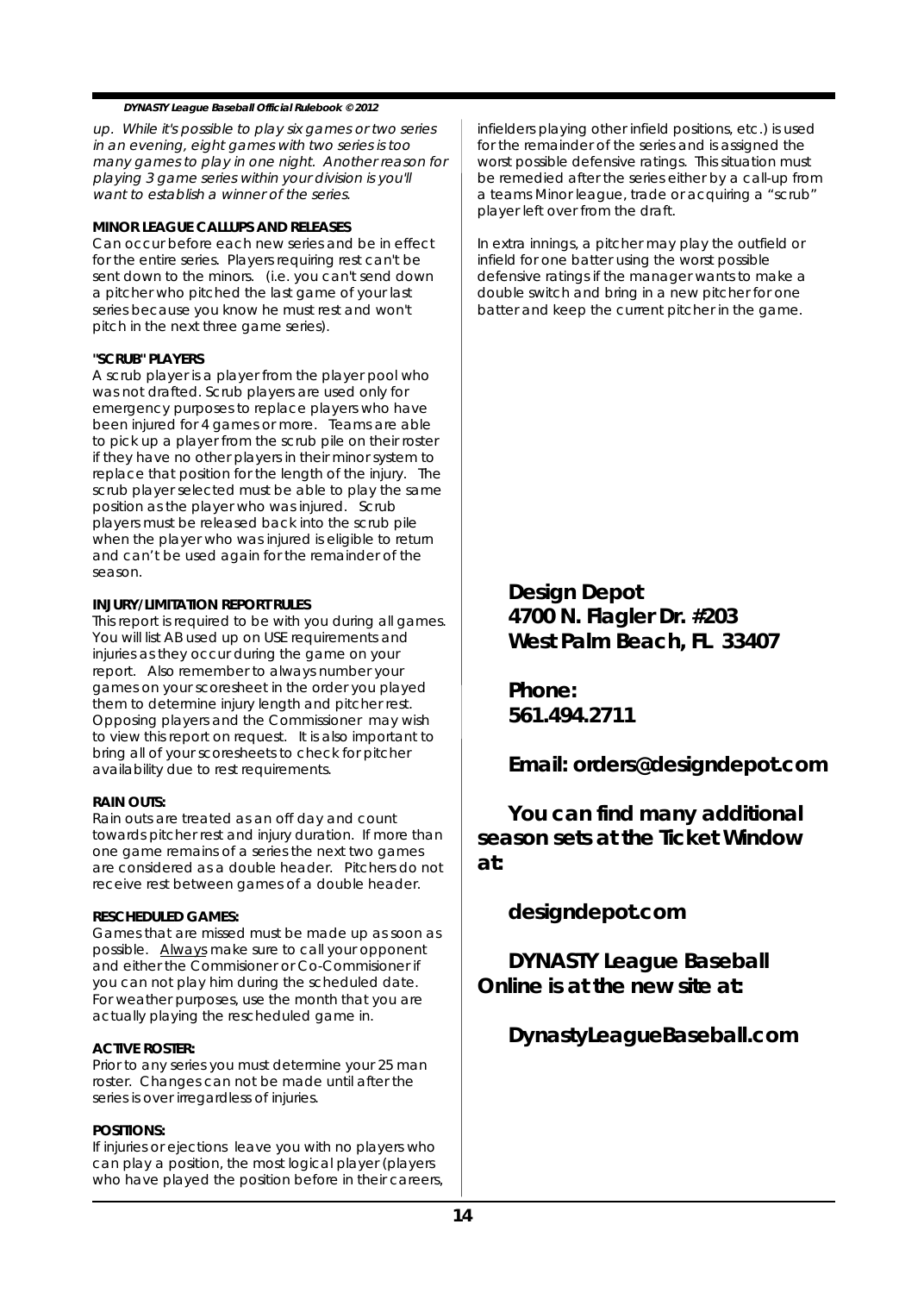# **LEAGUE RULES CONCERNING PITCHER BATTING**

National site: pitcher bats

#### **OFFICIAL REPORTS**

Are made out at the end of each month starting at the end of April. These reports will be available through the following month and will be available at each league meeting. Remember to bring your scoresheets from at least the two previous series to each meeting in order to check on pitcher availability. Report all injuries and the game number that the player was injured ASAP to the Commissioner's office.

#### **STATISTICS**

Board game leagues should make keeping statistics optional. It is useful for teams to keep statistics, but requiring them to be kept and turned into the League office will be difficult for both league members and the Commissioner to keep up with.

Designer's Note: Small leagues of 6 or less may be able to make keeping statistics mandatory.

#### **PENNANT RACE SCENARIO**

This is a great way to play for one player, two players and even larger groups. Each player manages his favorite team down the stretch picking up the season for the final month. This always leads to redhot finishes as you re-live the most exciting part of the season. If you and a friend played the great San Francisco-Atlanta pennant race from 1993, one player would manage Atlanta and the other San Francisco. If a series is scheduled that does not include both teams, the manager whose team wasn't included takes over for the opposing team. For example, if an Atlanta vs. Pittsburgh series is scheduled, the San Francisco Manager would manage as the Pittsburgh Manager and try to knock off San Francisco to gain ground in the pennant race for his Atlanta team.

#### **SAMPLE REPORT**

| SNBL '92 REPORT #3                            |               | August 28, 1992 |                      |      |  |
|-----------------------------------------------|---------------|-----------------|----------------------|------|--|
| <b>STANDINGS</b>                              |               |                 |                      |      |  |
| А                                             | W             | L               | <b>PCT</b>           | GB   |  |
| Minnesota                                     | 19            | 13              | .594                 |      |  |
| Milwaukee                                     | 17            | 13              | .567                 | 1    |  |
| <b>Boston</b>                                 | 16            | 13              | .552                 | 1.5  |  |
| Detroit                                       | 11            | 19              | .367                 | 7    |  |
| Chicago                                       | 7             | 20              | .259                 | 9.5  |  |
| N                                             | W             | L               | <b>PCT</b>           | GB   |  |
| New York                                      | 26            | 9               | .743                 | ٠    |  |
| Chicago                                       | 23            | 8               | .742                 | 1    |  |
| St. Louis                                     | 19            | 13              | .594                 | 5.5  |  |
| Cincinnati                                    | 13            | 17              | .433                 | 10.5 |  |
| San Diego                                     | 6             | 30              | .167                 | 20.5 |  |
| <b>TRANSACTIONS:</b>                          |               |                 |                      |      |  |
| MINNESOTA traded Cesar Tovar and Jim Perry to |               |                 |                      |      |  |
| DETROIT for Bill Freehan and Mickey Stanley   |               |                 |                      |      |  |
| <b>SCORES</b>                                 |               |                 |                      |      |  |
| June 28                                       |               |                 |                      |      |  |
| Cin 5 at Bos 10                               | Det 5 at NY 7 |                 | Chi A 5 at SD 4 (14) |      |  |

| Cin 2 at Bos 1                             | Det 0 at NY 7                        | Chi A 7 at SD 3                      |
|--------------------------------------------|--------------------------------------|--------------------------------------|
| StL 4 at Chi A 2<br>StL 6 at Chi A 0       | Chi N 0 at Mil 7<br>Chi N 3 at Mil 4 |                                      |
| July 12<br>Bos 2 at NY 11<br>Bos 3 at NY 4 | StL 6 at Det 5<br>StL 3 at Det 5     | $C$ in 7 at Min 15<br>Cin 6 at Min 5 |

#### **SAMPLE LEAGUE ROSTER LEAGUE ROSTERS**

| Total \$ spent: \$291                                                                                                                                                                       | Team: St. Louis                                          |                                                                                                                             |
|---------------------------------------------------------------------------------------------------------------------------------------------------------------------------------------------|----------------------------------------------------------|-----------------------------------------------------------------------------------------------------------------------------|
| <b>PITCHERS</b><br>Gibson, Bob<br>Carlton, Steve<br>Osteen, Claude<br>Hoerner, Joe<br>Raymond, Claude<br>Grant, Mudcat<br>Arrigo, Jerry<br>Singer, Bill<br>Abernathy, Ted<br>Thigpen, Bobby | \$<br>46<br>37<br>29<br>10<br>1<br>1<br>1<br>8<br>1<br>1 | Contract Year<br>$2 - 4$<br>$2 - 4$<br>$3 - 4$<br>$4 - 4$<br>$4 - 4$<br>$1 - 4$<br>$1 - 4$<br>$1 - 4$<br>$1 - 4$<br>$1 - 4$ |
| <b>CATCHERS</b><br>McCarver, Tim<br>Bocabella, John<br>Didier, Bob<br>Dyer, Duffy                                                                                                           | 2<br>1<br>1<br>1                                         | 1-4<br>$1 - 4$<br>$1 - 4$<br>$1 - 4$                                                                                        |
| <b>INFIELDERS</b><br>McCovey, Willie<br>Torre, Joe<br>Beckert, Glenn<br>Maxvill, Dal<br>Ruiz, Chico<br>Lefebvre, Jim                                                                        | 32<br>20<br>17<br>3<br>1<br>1                            | $3 - 4$<br>$4 - 4$<br>$3 - 4$<br>$3 - 4$<br>$3 - 4$<br>$1 - 4$                                                              |
| OUTFIELDERS<br>Aaron, Hank<br>Brock, Lou<br>teed contract with automatic release in 5th year)<br>Johnson, Alex<br>Tolan, Bobby<br>Gaston, Cito                                              | 31<br>26<br>10<br>8<br>$\overline{2}$                    | 3-4<br>4 AR 5 (guaran-<br>$3 - 4$<br>$3 - 4$<br>$1 - 4$                                                                     |
| <b>MINORS</b><br>P Bouton, Jim<br>P Mikkelsen, Pete<br>C Torborg, Jeff<br>IF Davanon, Jerry                                                                                                 | 0<br>0<br>0<br>0                                         | $1 - 2$<br>$1 - 2$<br>$1 - 2$<br>$1 - 2$                                                                                    |
| BUYOUTS<br>None                                                                                                                                                                             |                                                          |                                                                                                                             |